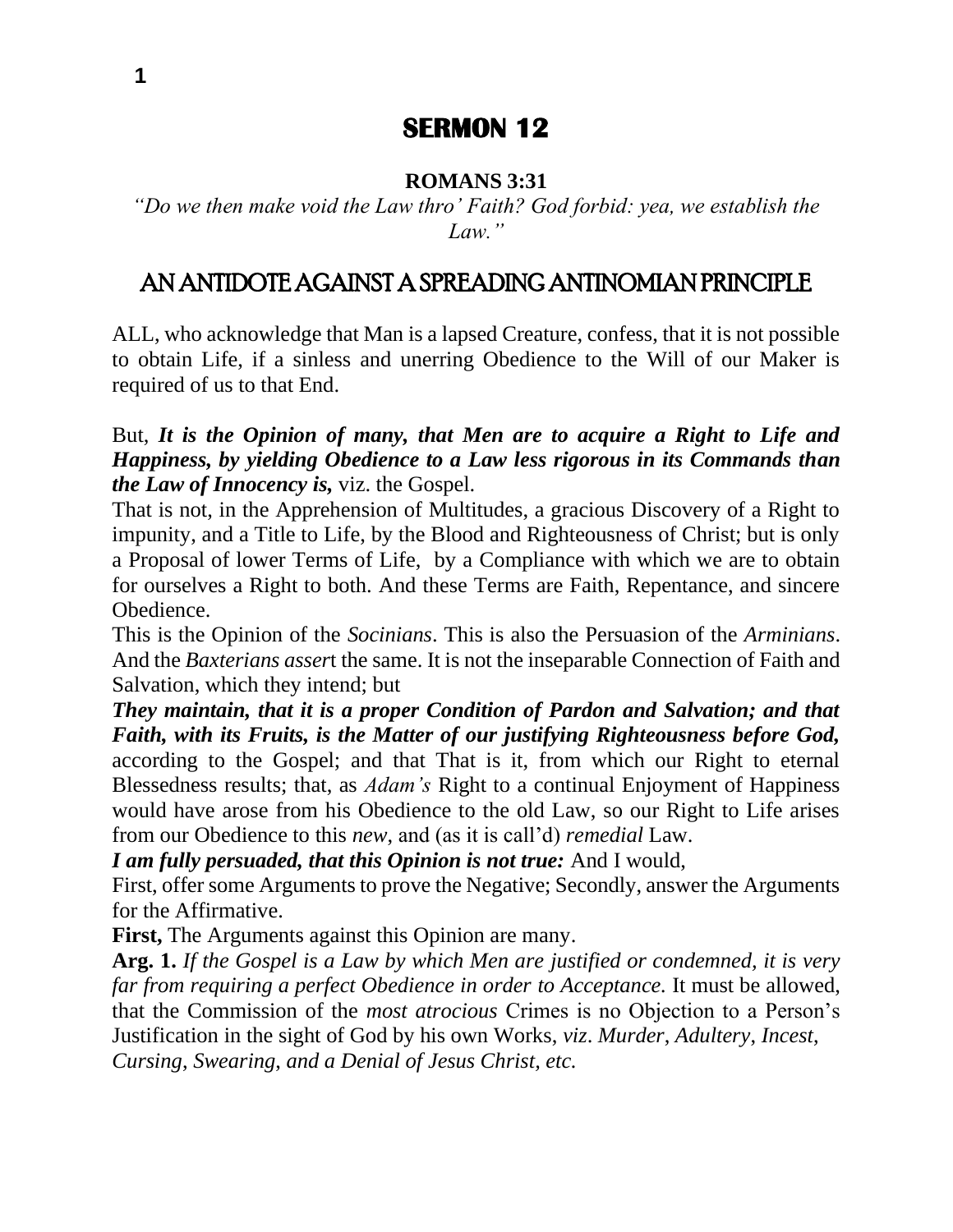For those, who embrace this Opinion, must be obliged to grant, that some Persons, who were guilty of the Crimes mentioned, were, notwithstanding, justified in the sight of God by their own Works; and, consequently, this Law is far indeed from being a perfect one. If it is laid, that God forbids all Evil, and requires all Good, in Practice, by this Law, then it will follow, that he justifies Men, or accounts them righteous, in relation to their own Actions, whose Conduct hath not been, such as his Law requires it should be; which looks very much like a Contradiction. If God reckons a Man righteous on the ground of his Behavior, how can he esteem him a Sinner under that Consideration? Are there Things consistent? Who can imagine they are? Is one Sort of Righteousness commanded in point of Duty? And is another, very different from it, the Matter of our Justification?

Then, surely we are justified, without yielding such Obedience as the Law requires of us. It seems to me, that no Action can be accounted criminal, which is not preventive of our Justification, by our own Works, according to that Law, whereby we are to be tried. And, therefore, this is such a Law as I heartily disapprove of, and cannot but reject with some degree of Indignation as inconsistent with the Holiness of God. It so falls out. that some Persons, who clamour most against *Antinomianism*, slide (it may be insensibly) into *Antinomian* Principles. This is certainly such; for it *vacates* the Moral Law in its Sanction, and makes no Sin *damnable*, but final Unbelief.

**Arg. 2.** *God cannot be the Author of an imperfect Law.* His Nature is infinitely holy, and he necessarily, though' freely, wills what is perfectly pure and holy. His Law is the Expression of his Will, respecting the Conduct of his Creatures towards himself, and one another. Love to him, and Love to our Neighbor, is the Sum of our Duty. And it is absurd to think, that God requires of Men a less Affection to himself and to one another, than heretofore he did. Nor is it less absurd to suppose that God justifies Men for a *partial* Obedience to a perfect Law; because then his Judgment concerning them cannot be according to Truth and Fact. If a Subject offends against the Law in any Point, he is a Transgressor in fact, and must be so accounted; and, consequently, he cannot be reckoned righteous on the score of his Behavior.

**Arg. 3.** *Men cannot act anything good and pleasing to God; and, therefore, they are not meet Subjects of a Law in order to Acceptance by the Observation of it.* In this Argument I do not insist on a perfect Performance of Duty. I only intend Faith, Repentance, and an holy Obedience. And I utterly deny that Men, without the Grace of Regeneration, can believe, repent, turn to God, and yield an holy and acceptable Obedience to him. They are not attended with, *a Deliquium of Spirits*; but they are dead; and, therefore, no Influences, which convey not Life to them, will ever enable them to act. Their Hearts are Stone, and not susceptible of spiritual Impressions. The unregenerate Mind is Enmity against God; and it is impossible to cause it to love God, and become subject to his Law. Every regenerate Person hath within himself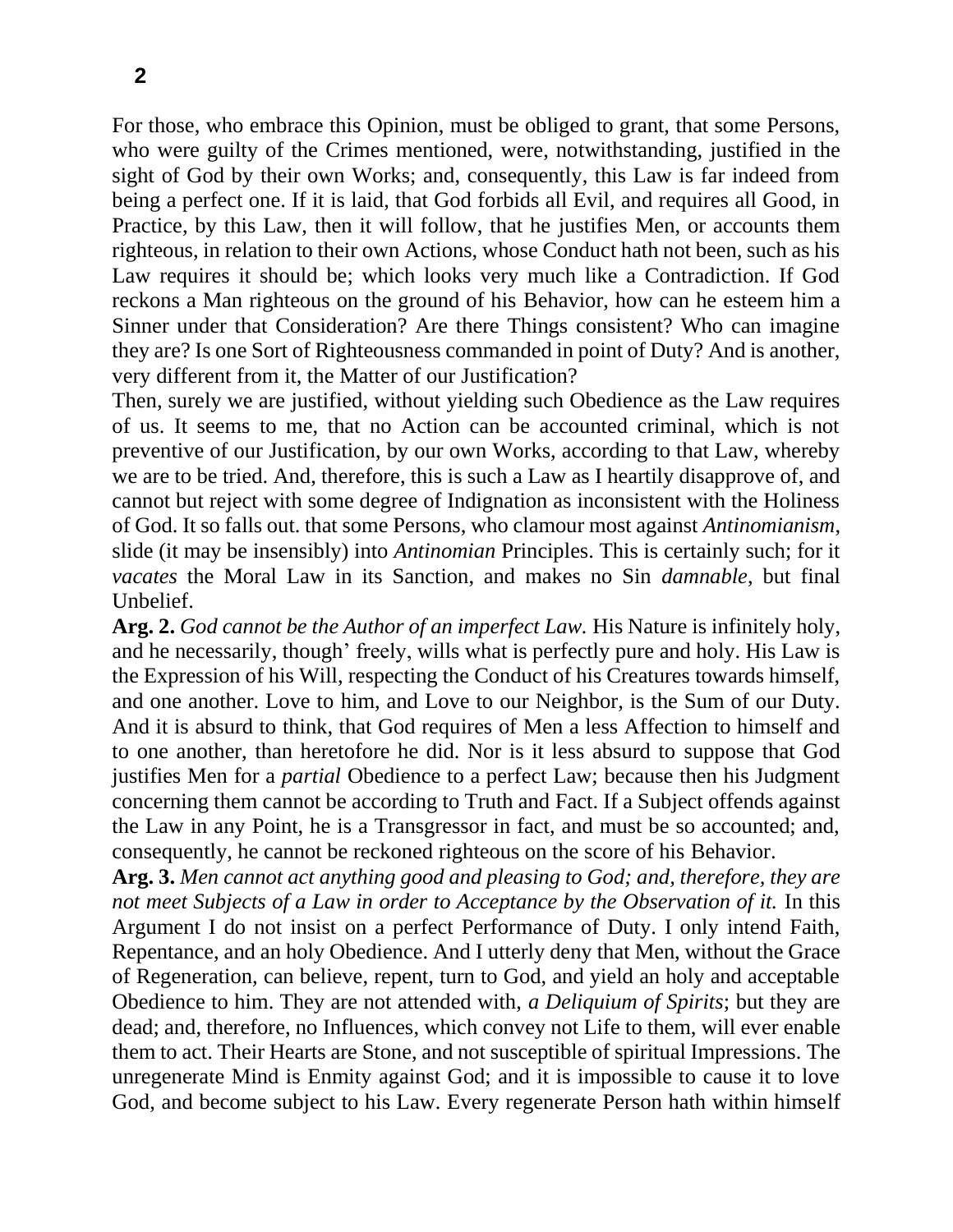sad and full Evidence of the Truth of this. That which constantly lusteth against the Spirit, by reason of the Contrariety of its Nature, by no Influence whatever can be brought to act as the Spirit does even in spiritual Persons; much less is this possible in Minds wholly carnal. Until, therefore, it is proved, that Grace, as a Principle, is not necessarily prerequisite to gracious, spiritual Acts, (which yet has not been done, and I am bold to say never will be) it must be concluded, that Men are not meet Subjects of a Law, requiring Faith; Repentance, and holy Obedience, as Conditions of Justification and everlasting Salvation, If this is the Facet, nothing is more certain than their eternal Ruin. The Reason is, no Helps and Influences: which, do not communicate a gracious Principle, will ever be effectual to the Production of spiritual Acts in Men, whether Elect, or Non-elect; and, consequently, the Salvation of no Man is possible, according to this Scheme. *Baxterians*, indeed, assert the Certainty of the Salvation of the Elect; but, as they allow not of the Infusion of gracious Habits, they leave even the Elect in a State of certain Damnation. Men may talk, while they please, about Grace sufficient as afforded to all, and of Grace effectual being given to some; but, if Grace doth not really produce a new Principle of Action, it is sufficient for no Man, nor will ever be effectual in any Man. They who are in the Flesh, *i.e*. in an unregenerate State, cannot please God. No Assistance can enable them so to do. Nor can the natural Man be enabled to know the Things of the Spirit of God. He may by divine Grace be made a spiritual Man; but no Influence upon him, while he is a *natural* Man, will render him capable of understanding spiritual Things. A Man that is blind may have a visive Power given him; but he cannot be made to see without such a Power. And a Man who is dead may be inspired with a Principle of Life; but it is impossible by any Operation upon him to cause him to act while he is dead. Omnipotence can give Being to Intelligence where it is not; but infinite Power cannot produce reasonable Acts, without a rational Nature, for that implies a Contradiction. And God can, and of his sovereign Mercy he doth, produce a Principle of Love in Minds which are Enmity against him; but he cannot cause Enmity to love him, and delight in his Law.

**Arg. 4.** *God is the Author of all that is good and pleating to him in Men; and, therefore, the Gospel cannot be a Law.* Spiritual Life is from him, which capacitates for spiritual Action: *You hath he quickened*, *who were dead in Trespasses and Sins*. He is the Origin of heavenly Light, whereby we become capable of discerning the Nature of heavenly Things: *God*, *who commanded the Light to shine out of Darkness*, *hath shined in our Hearts to give the Light of the Knowledge of his Glory*, *in the Face, or Person* (Προσωπω) *of Christ*. And he creates us in Christ Jesus unto good Works. Faith and Repentance are his Gifts, not acquired with his Help. Faith, as a Habit or Principle, doth not arise from Acts of believing; but the Grace of Faith is given, and believing Acts follow upon it. A Man does not first act, and then live; but, on the contrary, he first lives, and then acts. A Person does not discern Objects,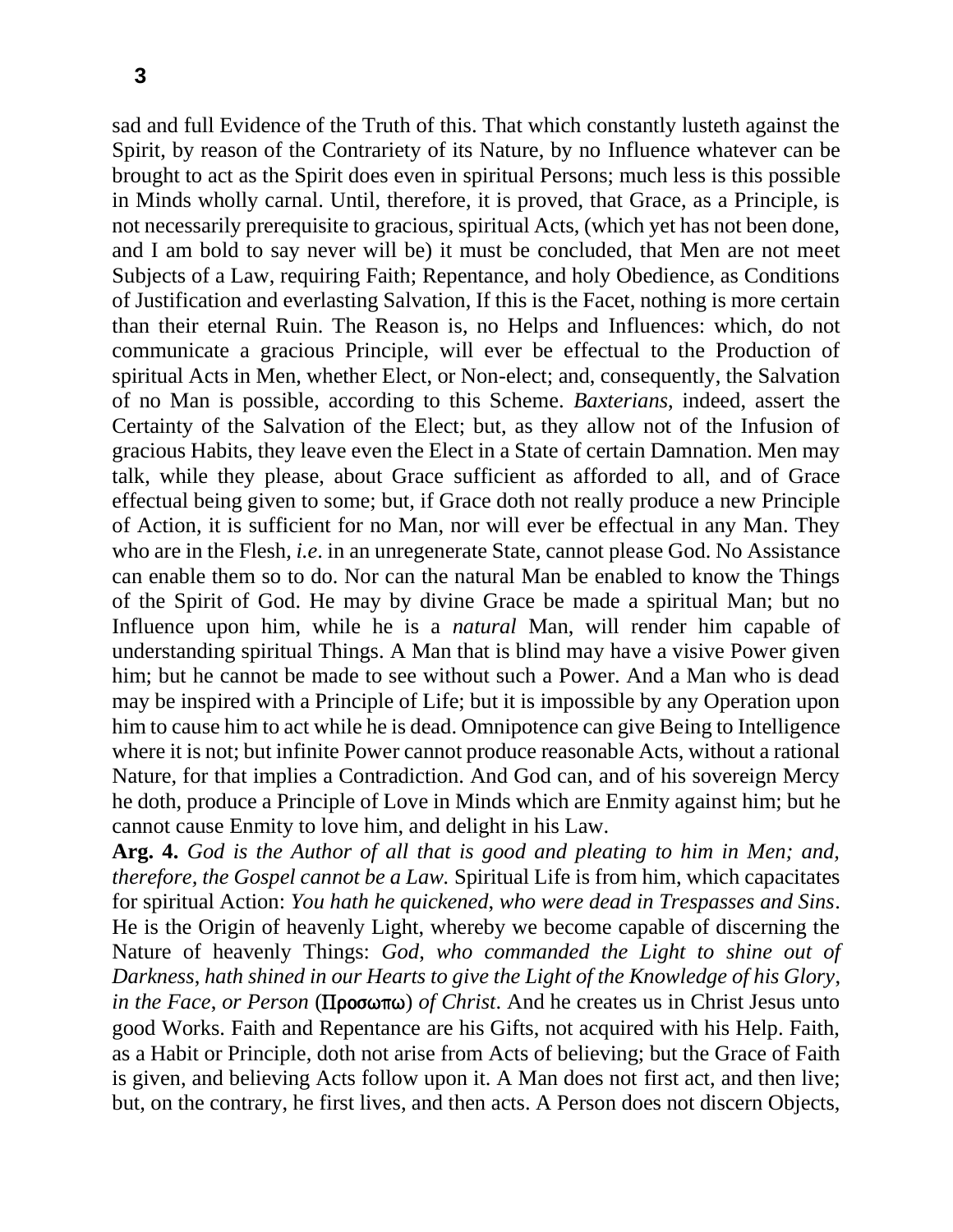and upon that become the Subject of a visive Power; but he first hath that Power, and then sees the Objects that are before him. And a Man does not first repent and act holily, and then his Heart becomes Flesh, *i.e.* soft, and susceptible of good Impressions; but, on the contrary, God gives him an Heart of Flesh, whereupon he repents, and receives good Impressions, and acts in a holy and acceptable Manner.

From hence it is evident, that the Gospel cannot be a Law, wherein a Provision is made for the Salvation of all who hear it; because God doth not give Life to some, because he doth not communicate Light to some, because he doth not give Faith and Repentance to some, nor create them in Christ Jesus unto good Works, without which the Salvation of any Man is impossible; for all Men naturally are dead, blind, their Hearts are Stone, devoid of a holy Principle, and are averse to Good. To say, that the metaphorical Expressions used in Scripture, whereby the deplorable Condition of Men is represented, are not to be understood in a *strict*, but *qualified* Sense, and that it is not to be thought, that Men are in fact *dead* and *blind* in a spiritual Sense, is in effect to assert, that the holy Spirit expresses his Intention in a very *improper* Manner, in a Way which naturally tends to deceive us, and to lead us into false Conclusions, concerning a Subject, which to us is of the last Importance, of the Truth of which we shall never be persuaded: Especially, since our own Experience fully convinces us of the Justness of that Representation of our natural Condition. If good Men would but be determined in their Sentiments about the dreadful Corruption of our Nature, by what they find within themselves of Blindness, Hardness of Heart, Aversion from God and Holiness, and of a Propension to Evil, all Contention with them would cease concerning the Ability of Mankind with common Helps to act a Part holy and acceptable to God.

In short, if the Gospel is a Law, which enjoins on us Faith, Repentance, and holy Obedience, as Conditions of obtaining Life and Happiness, and our Nature is left to act, as it can, with Aids, Assistances, Excitations, and Impulses upon it, without a divine Influence effectual to the Production of spiritual Life and a Principle of Holiness in our Hearts, our eternal Ruin is inevitable; and, therefore, this is falsely called a *remedial* Law, for, according to it, our Misery is *certain* and *remediless*. This Scheme is only calculated to nourish Pride in the Flesh, and to lay the Spirit in Believers under the greater Discouragement, let Men flourish upon it as much as they will.

**Arg. 5.** *The Gospel cannot be a Law, because that would enervate the Satisfaction of Christ*. The *Socinians* know this perfectly well; but with them it is no Objection, for they wholly deny that Doctrine. The *Arminians* and *Baxterians* are in some measure affected by it, because they both grant the Truth of Christ's suffering in the Room and Stead of Sinners, tho' neither allow his Satisfaction to be full, proper, and plenary. They insist upon it, that what Christ paid for our Redemption was not the same with what is in the Obligation; and that, therefore, his dolorous Sufferings were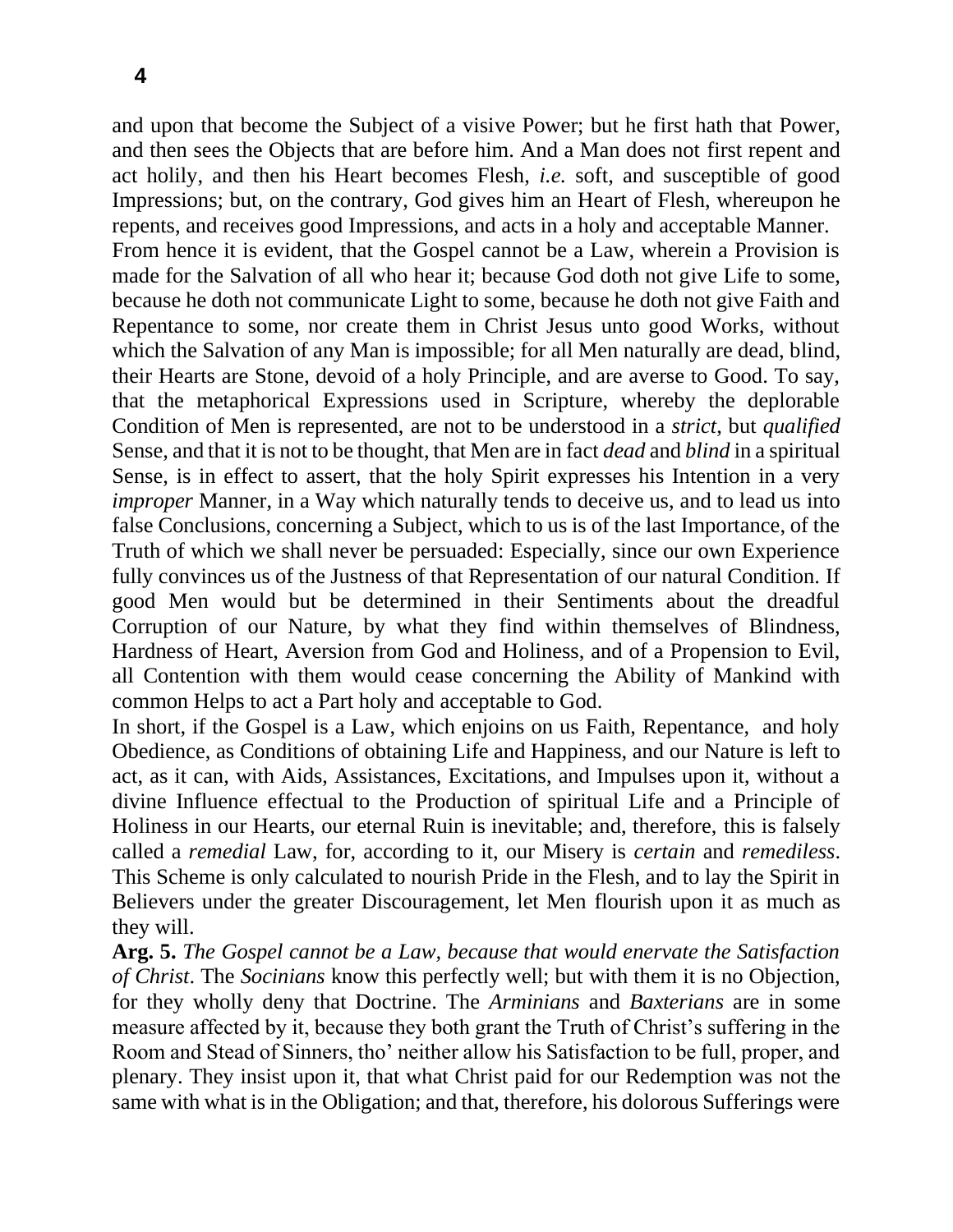not a proper Payment of our Debt; and, consequently, a proper and full Satisfaction for our Sins could not arise from his Death to the Law and Justice of God: And from hence, they, conclude, that Right to Impunity is not obtained by the Sacrifce of Christ; but that, the Death of Christ notwithstanding, God may and doth enjoin Conditions on Men, and require the Performance of them, in order to Pardon and Justification, *viz*. Faith, Repentance, and holy Obedience. The *Baxterians* suppose, that effectual Grace is given to the Elect to enable them to perform those Conditions, (herein they differ from the *Arminians*) and that sufficient Grace is afforded to the Non-elect, and, therefore, they are put into *a salvable* State; but that their Salvation, tho' possible, is not certain, which they think the Salvation of the Elect is.

I would here first take notice of a great Mistake, which lies at the Bottom of this Manner of Rating the Doctrine of Satisfaction, *viz*. It is taken for granted, that it is just to require an innocent Person to suffer corporal Punishment for Delinquents, and their Impunity notwithstanding remain uncertain; and, if not secured by the Performance of some Conditions enjoined on them, then Punishment may be inflicted on them, tho' an innocent Person hath suffered in their Room and Stead. Such a Procedure may take place in pecuniary Punishments, but not in corporal; because the suffering Party in that Case would be really injured. In pecuniary Punishments it is otherwise; because Money paid may be returned, (and in Right it ought to be) if the Delinquent is not actually released. In corporal Punishments this cannot be; and, therefore, the suffering Person sustains Injury, if the Delinquent, in whole Stead he endured bodily Pains and Penalties, is punished for those Crimes, on account of which he suffered. This is said on a Supposition of an innocent Person's suffering for a Criminal, tho' it is not lawful for Men to require it. Hence it is evident, that our Freedom from the Obligation is not an *uncertain* and *precarious* Matter, if only what *Civilians* call *Acceptation* is found in this Transaction of the Death of Christ for Sinners: But clear it is, that his Sufferings were a *Solution*, or *proper Payment*, from whence *real* Satisfaction arises to the Law and Justice of God for our whole Guilt. **1.** All our Sins were imputed to him on the Part of God, our righteous Judge; and Christ on his Part took them all upon himself. His Susception of our Guilt was his Submission to the Will of the Father, that he should bear it for us. *He was made Sin for us*, *who knew no Sin*. And *the Lord laid on him the Iniquity or us all*.

**2.** He was made a Curse. That which we are freed from, in consequence of his Death, he was made, which is the Law's Curse; and, therefore, his Punishment was that which the Law threatened, and unto which we were obnoxious.

**3.** Christ endured a painful Sensation of God's Displeasure against Sin.

**4.** An infinite Value attended his Sufferings, arising from the infinite Dignity of his Person. Mr. *Baxter* often observes in his Writings, that Christ did not suffer the *Idem*, *i.e.* the same that was due to us, because the Law requires the Transgressor to suffer; but this was no more than a Commutation of Persons, and not a Change of the Nature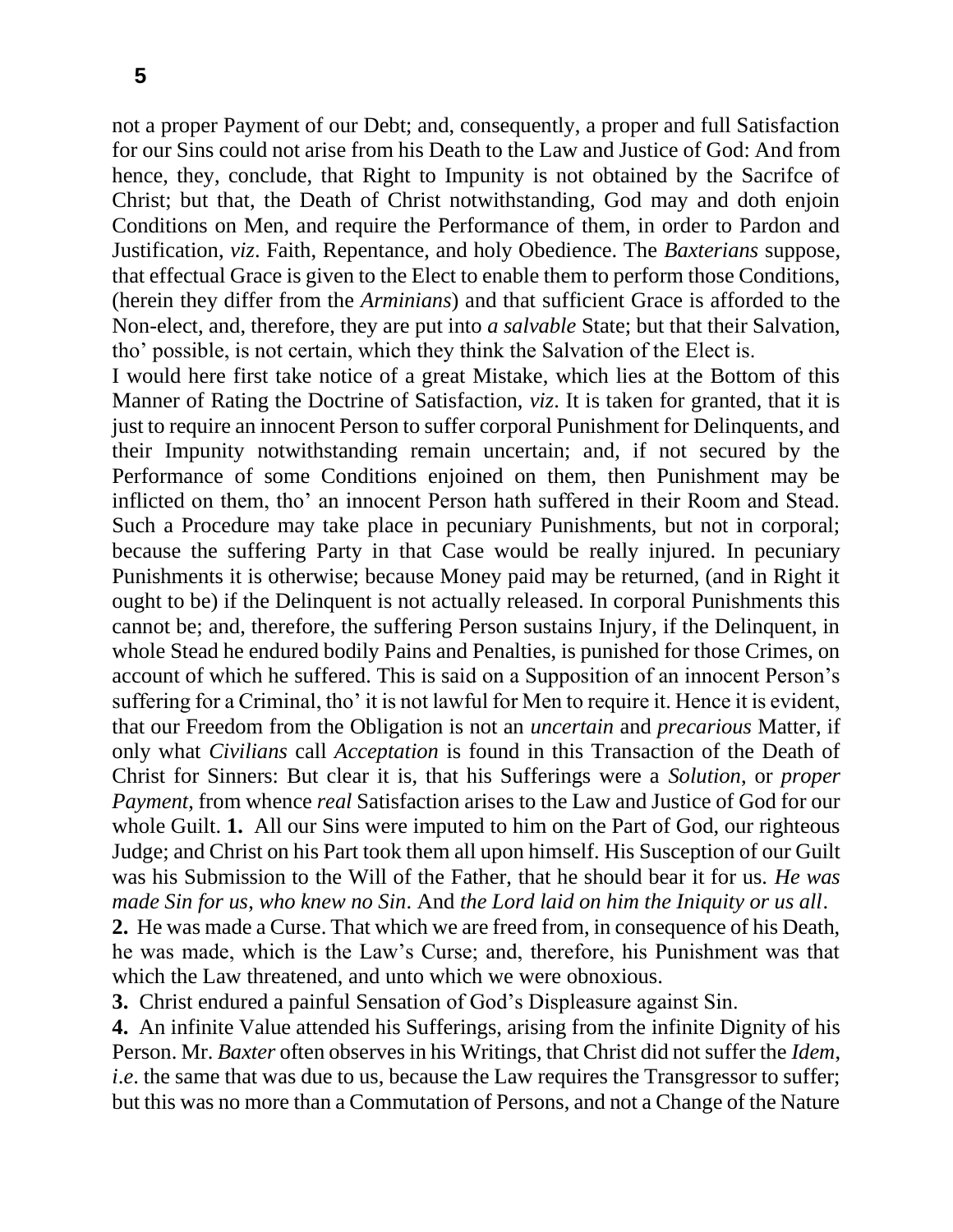of the Punishment. This is also contended frequently for; because the Law threatened eternal Death, and the Sufferings of Christ were but short, and, therefore, not the same unto which we were liable. But this infers no Change in the Nature of the Punishment: It don't follow, that it was not the same in Kind, because it was short in Duration. His Sufferings were satisfactory, and, therefore, they ended; ours are not satisfactory, therefore they are continued. Again, it is urged, that Christ did not suffer Desperation; and, therefore, his Sufferings were not the fame with ours.

*Answ***.** Sufferings that are satisfactory can't be attended with Desperation; but Sufferings that are not satisfactory must be attended therewith, by reason of their Perpetuity, because not satisfactory. And it is not merely from the Nature of the Sufferings of Christ, that they became satisfactory; but from the Dignity of his Person: Nor is it from the Nature of our Sufferings, that they are not satisfactory; but from the Want of Value in them, thro' the Meanness of our Persons.

To deny, that the Sufferings of Christ were in Kind, that Penalty which our Sins demerited, enervates his Satisfaction, obscures the Glory of divine Justice in our Remission, and it infinitely detracts from the Honour of the Grace of God; but this must be denied, in order to support the Opinion of a conditional Scheme of Salvation**.** Three Things are observable in this Affair.

**1.** It became God to act thus in bringing many Sons to Glory. The wonderful Procedure was condecent and agreeable to his Perfections.

**2.** It is honorable to his Law. That is greatly magnified and exalted.

Far greater Honor is done to the Law by our Saviour's enduring the Curse, than could ever be, by our suffering what it threatens.

**3.** It is just to forgive Sin on the Foundation of Christ's Sufferings and Death. The Justice of our Remission springs not from our Faith, Repentance, and Obedience; but from the Merit of the Sacrifice of Christ. God could not but make Provision for the Satisfaction of his Law and Justice in the Business of our Salvation, by reason of the Righteousness of his Nature; and, since Satisfaction is given to both by the Death of his Son, he cannot but pardon and save all those for whole Sins Satisfaction is made; because contrary Acts cannot agree to Justice, *viz*. to pardon and punish. If it is just to forgive Sins for which Christ suffered, it cannot be just to punish for those Offences. The Opinion of the Gospel being a Law requiring Obedience as a Condition of Pardon, and for Want of it adjudging Men to endless Misery, overthrows the Satisfaction of Christ, and can never consist with the Righteousness of God, which is only displayed in pardoning of Sin on that Ground, and not in the Infliction of Punishment on Transgressors. According to this Scheme, God punishes Sin *twice*, once in the Sinner's Surety, and also in the Sinner himself; which Justice can never direct unto. Right to Impunity *immediately* takes Place upon Satisfaction being made; and, therefore, Conditions cannot be enjoined on Sinners for whom Christ died, which will render their Impunity *precarious*. The Death of our Saviour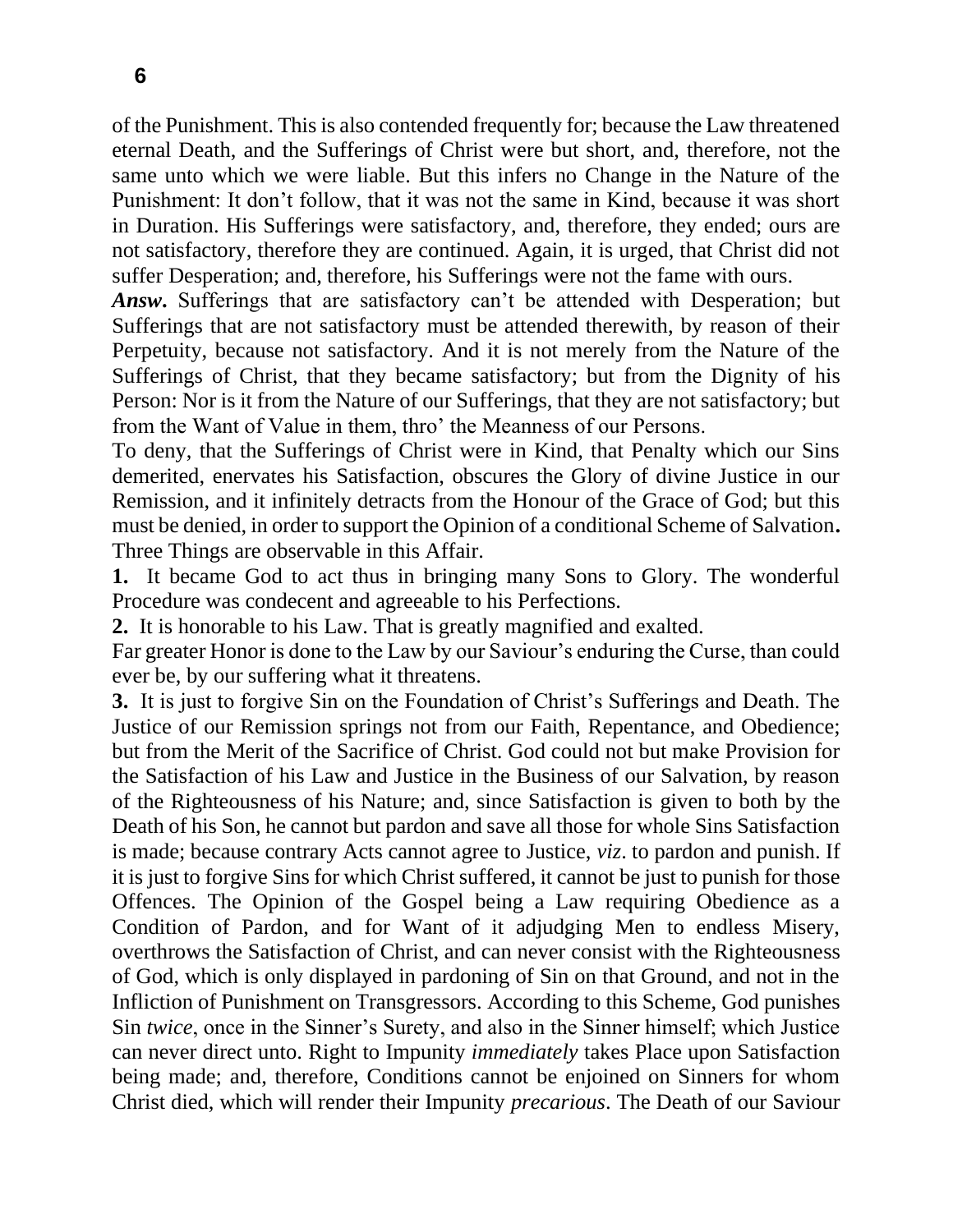is, in itself, effectual to these great Ends, entirely without the Existence of any good Dispositions in us, *viz*.

**1.** The Expiation of Sin. His *Blood cleanseth from all Sin*: He *purged our Sins*, and *put away Sin, by the Sacrifice of himself*: *He finished Transgression*, *and made an end of Sin*. As he *bore our Sins in his own Body on the Tree*, he bore them away from us: So that no Charge can be brought against us, as we are interested in his Death. Hence is that Challenge of the Apostle: *Who shall lay any thing to the Charge of God's Elect*? *It is God that justifieth*. *Who shall condemn*? *It is Christ that died*.

**2.** Freedom from Condemnation. We are redeemed from the Curse of the Law: And *there is no Condemnation to them*, *who are in Christ Jesus*.

**3.** Security from penal Suffering. Reconciliation is made. *Peace is made by the Blood of the Cross of Christ* and Salvation from Wrath follows Pardon thro' his Blood. Faith is the Evidence of our Title to Pardon; but the Sacrifice of Christ gave Being to our Right to Impunity.

**Arg. 6.** *Grace, in its Principle, and Acts, is absolutely promised; and, therefore, it cannot come under the Notion of a proper Condition of Life.* That it is necessarily prerequisite, as a Meetness for Heaven, is a most certain Truth; for an unsanctified Mind is wholly indisposed to heavenly Communion, the Viewing of heavenly Objects, and unto heavenly Service; and, consequently, it is impossible, that an unregenerate Person should enjoy the heavenly State. This being affirmed, all just Occasion is entirely cut off for *Cavilling and Reproach*, which sometimes even good Men, thro' their *present Imperfection*, are *too forward* to load Principles with, which, they do not think meet to admit into their Creed. Grace, as a Principle, is Matter of absolute Promise. *I will take away*, *the stony Heart out of your Flesh*, *and I will give you an Heart of Flesh*: *I will put my Law in their inward Parts*; *I will write it in their Hearts*. And the Exercise of that gracious Principle in holy Obedience is also absolutely promised. *I will cause you to walk in my Statutes*; *and ye shall keep my Judgments*, *and do them*. Which precious Promises ascertain the Communication of Holiness, as a Principle, and the Exercise of that Principle in a holy, acceptable Obedience, to all those unto whom those Promises relate; and, therefore, Duties included, in that Obedience cannot be *proper* Conditions of Life and Happiness: Hence it undeniably follows, that the Gospel is not a Law. Some say, that, *tho'* these Promises are absolutely expressed, yet a Condition is supposed, or implied; and that, therefore, the Duties included in those Promises, are Conditions of obtaining Blessedness.

But what Reason have Men to imagine, that a Meaning so very different from the natural Import of the Language of Scripture is intended? None at all; only a false Apprehension of the Power of depraved Nature to do, what it has neither Ability nor Inclination to act, nor can possibly be influenced unto by any Aids and Assistances whatsoever; and a mistaken Notion concerning the Grace of God, which is wholly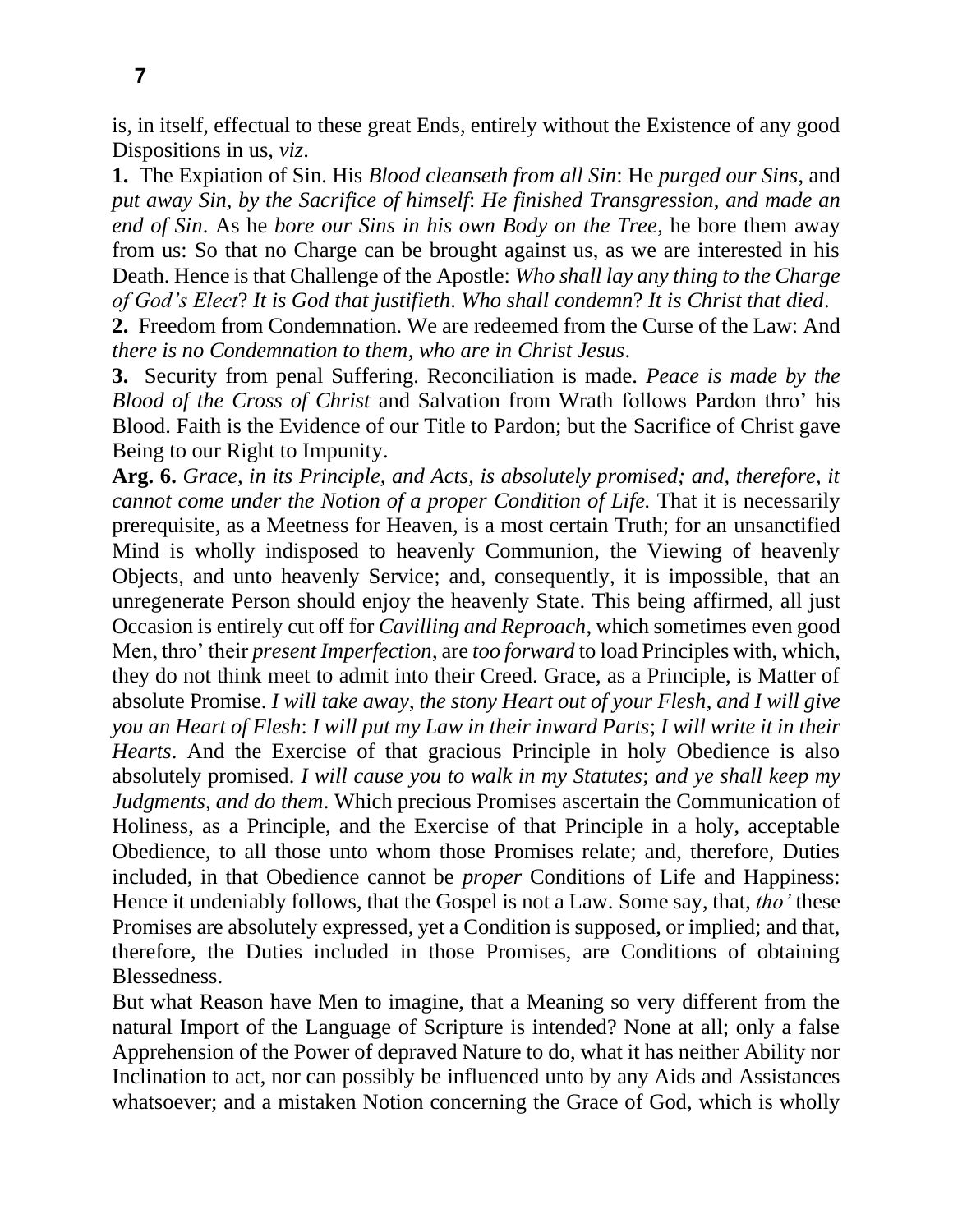free, and is the efficient Cause of *all* in Men that is good and pleasing to him. Again, I desire to know what it is, that is required of Men as a Condition of receiving Grace from God: If it be any Acts of Holiness, they can never arise from the corrupt Hearts of Men; for without the Grace of Faith it is impossible to please God. Until, therefore, that Grace is wrought in a Man, he is absolutely incapable of acting anything that will find Acceptance with his Maker. In short, this Way of reasoning sup-poses, that, if Men will believe, repent, and turn to God, then he will make them Believers; which how absurd it is, I think, that it is not difficult for any Person to conceive.

**Arg. 7.** *To suppose, that the Gospel is a Law, destroys the Opposition, which the Scripture puts between the Law and Gospel, or between Works and Grace, in the Business of our Justification and Salvation*. The Holy Spirit, who foresaw the numerous Ways that Men would take to establish the Doctrine of Justification by Works, hath so expressed himself on this Subject, as to meet with all their subtle and surprising Arguments and Evasions, in what manner so ever they express themselves. If they say, that Justification is not by perfect Works, true, it cannot, for Righteousness is imputed without Works. If they say, that it is not of Works meritorious, that is certain; because it is not of Works. If they say, that Justification is not by ritual Works, it is right; for it is not of Works. If they say, that it is not of Works Wrought before Faith, it is true; for Justification is not of Works. The *Apostle*  does not exclude from Justification in the light of God this or that Kind of Works, in Distinction from others; but Works, by what Names soever Men shall like to call them, *viz*. *Dispositions*, *Qualifications*, *Conditions*, *sincere Obedience*, or whatever else you can imagine. And, therefore, to assert, that we are justified by the Performance of any Duties, is directly to contradict the *Apostle*, who affirms, that *Righteousness is imputed without Works*: For, if our Justification before God is by our personal Obedience to his Commands, a Righteousness without Works is not imputed to us for Justification in his sight. Besides, Grace excludes Works, as Causes and Conditions of Salvation. *By Grace are we saved*: And, *if it be of Grace*, *then it is no more of Works*, without all Distinction, as was before argued. Hence we conclude, that the Gospel is not a Law promising Life on condition of Obedience; for, if it is, we are to be saved by our own Works. The Righteousness and Blood of Christ have procured for us *only a conditional Grant* of Life and Salvation: Our Title to future Blessedness results not from what he hath done and suffered for us; but it is to arise from what we ourselves do. Than which nothing is more false. Mr. *Baxter*  often speaks of our Righteousness, as *subordinate* to the Righteousness of Christ; but how can that be deemed a subordinate Righteousness, which gives right to Life? That is a greater Beneft than the conditional Grant of Life: The Righteousness of Christ obtained only the latter for us, our own Righteousness secures the former. And, therefore, according to him, greater Advantage accrues to us from our own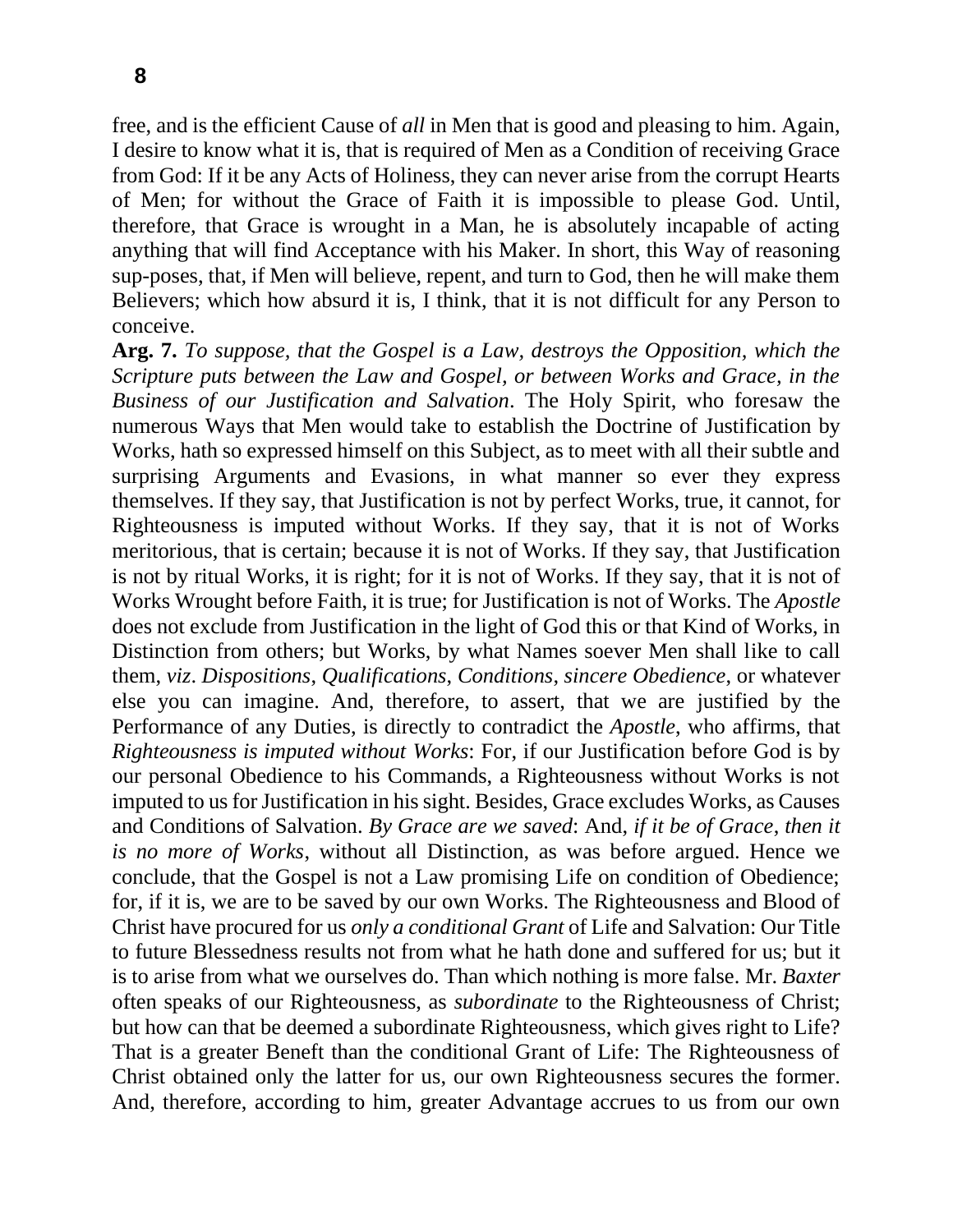Obedience, than springs from the Righteousness of Christ: That is, if an actual Right to Life is a greater Benefit than merely a conditional Grant of it is; whereof, I think, that no Man will ever doubt.

**Arg. 8.** *If the Gospel is a Law, Boasting is not excluded; and, therefore, it is not such.* That all Boasting, or Glorying in ourselves, as we are the Subjects of Salvation, is entirely cut off by that Method, which God hath took to save us, is as clear in Scripture, as if it was written with a Sun- beam. It may not be improper to observe, that, when Boasting is laid to be excluded, it is spoken of Men, as Creatures fallen, guilty and corrupt; and, therefore, it is necessarily supposed, that Remission takes Place in them: And, consequently, by Boasting is not intended any Pretense of a perfect Compliance with our Duty, so that according to strict Justice we are not liable to Misery, but, on the contrary, are intitled to the Reward promised on that Condition. Let us now consider, what Kind of Boasting may be supposed in Creatures, who cannot lay claim to Favour on the Foundation of strict Justice. And, **1.** We may suppose, that Men have been so far obedient to some Law, as gives them a Right to Life.

**2.** That this Obedience, tho' it was facilitated by Helps afforded, yet it was not wholly owing to a divine Influence upon them; but was the Result of a wise Improvement of such Advantages, as in Kindness were granted unto them. It is easy to see, that, if the Gospel is a Law, Foundation is laid for both these Things, *viz*. pleading a Right to Life by Works, and acting a wise and prudent Part: As thus, *Peter*  and *Judas* are Subjects of the same Law; that is to say, the fame *condescending*  Terms of Life are proposed to each; and each hath such Helps afforded, as render the Performance of those Terms possible. *Judas* is so unwise as to neglect his own Interest, when, with the Advantages granted to him, he hath an Opportunity of *making himself for ever*: On the contrary, *Peter* is so prudent as to consult his own Welfare, and wisely improves the Advantages which are granted to him, and so secures his Happiness. This is all that can be included in Boasting, when the Reward is not due upon the Foundation of strict and rigorous Justice. *And*, *such* Boasting there is Ground for in those who are saved, if the Gospel is a Law; especially, if it is denied, that the Infusion of a gracious Principle is prerequisite to Acts of acceptable Obedience; which Mr. *Baxter* did deny: And that Denial is necessary to support his Opinion of the Possibility of obtaining Life by this *new* and re*medial* Law; which the late *Dr*. *Watts* did not seem to be apprehensive of, and, therefore, granted it, to the utter Overthrow of what he endeavored to maintain concerning a conditional Provision of Salvation, for the Non-elect. According to this Scheme, the subjects of Salvation may affirm two Things concerning themselves,

**1.** That their actual Right to Life is the proper Result of their own Obedience.

**2.** That this Obedience of theirs, tho' facilitated by the Grace of God, was not wholly owing unto that as the Cause thereof; but in part it was the Effect of their own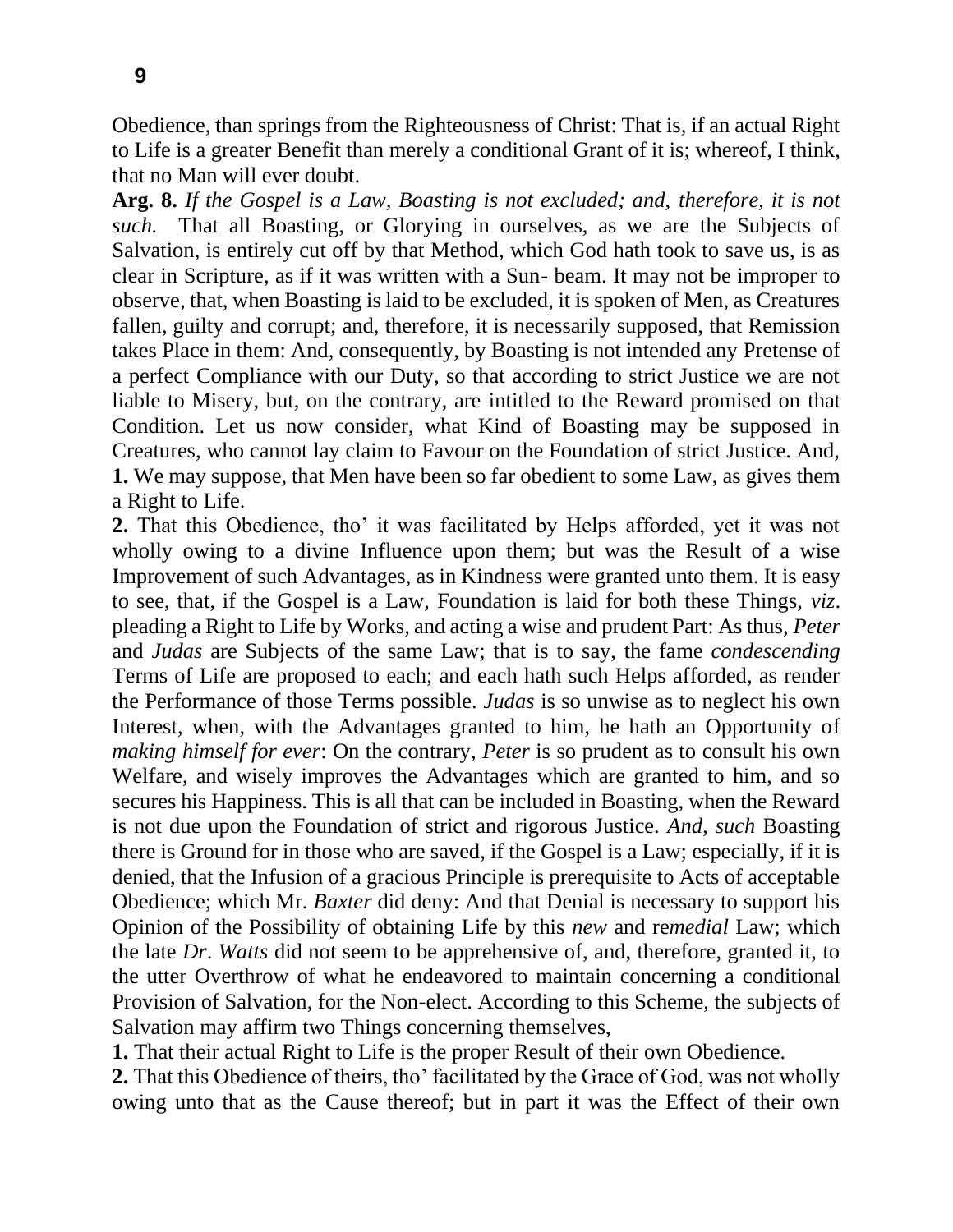Prudence, and Care, wisely to improve those Advantages afforded unto them; while some others have foolishly neglected so to do, and, therefore, failed of acquiring that Right to Blessedness, which they, by acting a wiser Part, have obtained for themselves. Hence it is apparent, that Heaven is not the Gift of God's good Pleasure to those who enjoy it but a Prize won by their own Care and Industry, not indeed by Obedience to the Law of Innocence; but by the Observance of a Law of *milder*  Terms, which God condescended to give, when he might have insisted on a sinless Obedience. The Constitution of this *milder* Law was an Act of Favor; but the Enjoyment of the Blessings it promises is Matter of *due Debt*, its Terms being fulflled; because the Constitution of this Law gives no Title or Claim to the Reward, that results from the Subject's Obedience to it. And, therefore, as the Apostle asserts, *Boasting is not excluded by a Law of Works*. Again, it is evident, according to this Scheme, that Men may have it to lay, that what they have done in Obedience to this Law was not entirely owing to the Efficiency of divine Grace; because their Obedience sprang not from a supernatural Principle communicated unto them of God, but was performed by their natural Powers, *as aided only* by the Grace of God. If we could once persuade Men to believe the absolute Necessity of the Infusion of a new Principle in order to perform Acts of Duty in an acceptable manner, we should hear no more of this *conditional* Scheme of Salvation; that is, if they will not embrace Inconsistencies: For Salvation cannot be conditional, if what is required of Men in order to it, is the sole and entire Work of God upon them. The Reason of it is evident; that cannot be a *proper* Condition of enjoying a Benefit, which is absolutely given, and wrought in the Subject of it, by him who bestows that Benefit: If you assert this, you explain away the Nature of a *proper* Condition. This is certainly the Care with respect to Faith, Repentance, and holy Obedience; for *God worketh in us*, *both to will*, *and to do*, *of his good Pleasure*. If it is not thus, Boasting is not excluded in the Opinion of the *Apostle*, who infers that Exclusion from God's creating us in *Christ Jesus* unto good Works.

And, therefore, we conclude upon it, that this *new Law-Scheme* is of Men's devising, and that the Salvation of none is a possible thing according to that Scheme; because It is supposed, that Faith is not infused, but acquired with divine Help, which it can never be; for Acts of Grace cannot spring up in a Mind destitute of a gracious Principle. A dead Man cannot be assisted to act; he may be made alive, and then act; but no Influence upon him, which conveys not Life, will ever be productive of Actions in him. This Scheme, therefore, however plausible it may seem to some, leaves even all Mankind, Elect and Non-elect, in a State of *remediless* Woe and Misery; and the Reason why, none will have ground of boasting is, if this Scheme is true, no Man will be saved.

**Arg. 9.** *The Experience and Acting of Grace in the Souls of Believers, are inconsistent with the Notion of the Gospel being a Law, or Covenant of Works.*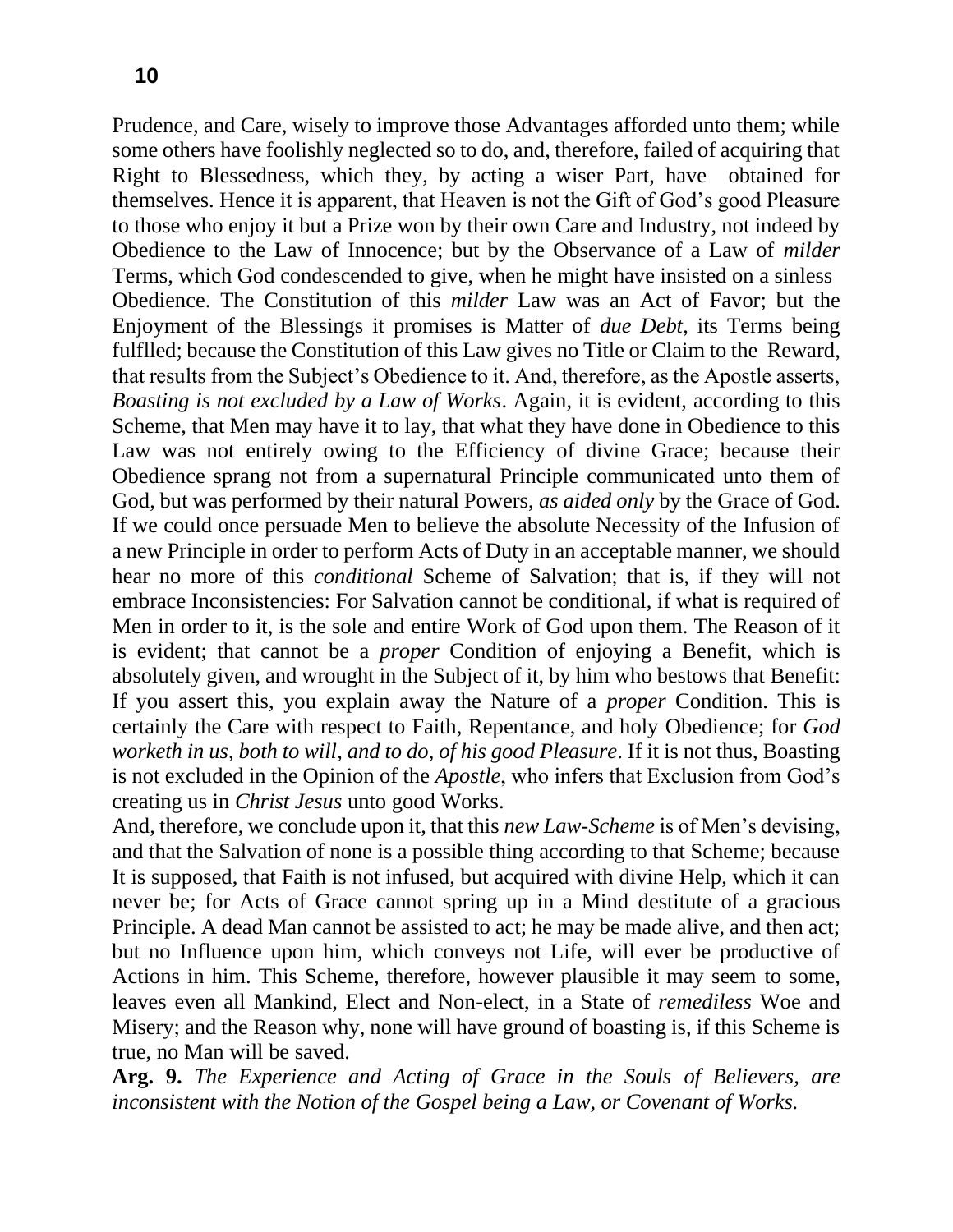It is supposed, that our own Obedience, according to this *new* and *remedial* Law, is the Matter of our justifying Righteousness before God. If in Fact it is so, then surely it might be expected, that the Saints would plead their Obedience for the Acceptation of their Persons with God, or as the Ground of their Hope of standing in Judgment. Let us, therefore, briefly consider, what some eminent Saints have expressed concerning themselves, and their Obedience; and, whether their Language will allow us to think, that they expected to be justified in the sight of God by virtue of what they had done. I begin with Job, who had not his *Equal* in Holiness at the time he liv'd. He says thus, when impressed deeply with a Sense of the Greatness and Majesty of God: *Whom*, *tho' I were righteous*, *yet would I not answer*, *but I would make Supplication to my Judge*. *If I justify myself*, *mine own Mouth shall condemn me*: *If I say I am perfect*, *it shall also prove me perverse; If I wash myself with Snowwater*, *and make my Hands never so clean*, *yet shalt thou plunge me in the Ditch*, *and mine own Clothes shall abhor me*. Elsewhere says he, *I have heard of thee by the Hearing of the Ear*; *but now mine Eye seeth thee*: *Wherefore I abhor myself*, *and repent in Dust and Ashes*. This does not seem to be the Language of a Man who expected to be justified by his own Obedience.

*David*, a Man *after God's own Heart*, deserves well to be consulted on this Subject. And it is observable, that he was so far from esteeming his own Righteousness as a sufficient Plea for Justification at the divine Tribunal, that he prays he might not be tried at the Bar of God on that Foundation; and at the same time (if I mistake him not) asserts, that no Man will be justified in the sight of his own Works. *Enter not into Judgment with thy Servant*: *For in thy sight shall no Man living be justified*. He, therefore, had no Expectation of being accepted, with God by virtue of his own Obedience. And *Isaiah* humbly confessed, that he was a *Man of unclean Lips*. *Daniel*  at large acknowledges his Iniquity, and disclaims all Title to divine Favor, on the ground of his own Works. The Church declares herself to be *as an unclean Thing*, *and that all her Righteousness were as filthy Rags*. The *Apostle Paul*, who had as much to say of his Piety, Zeal, Diligence, and Sufferings, for the sake of the Gospel, as any Man ever had, is far from letting us an Example of Dependence on our own Obedience; for his Part, he desired *not to have his own Righteousness*. Inherent Holiness, and the good Works springing from it, were his own; for what a Man is the Subject of, and acts, is his own: He, therefore, rejected all his Works of Piety in the Business of Justification before God. If any Man will shew me, that one Saint in the Scripture ever looked for Acceptation with God, and the Enjoyment of future Blessedness, on the Foundation of his own Obedience, I promise to embrace immediately this *new Law-Scheme*, tho' I know it will be a *Renunciation of the Gospel in some of its fundamental Truths*. But there is not the least Danger of my being obliged unto this; for the gracious Experience of good Men, is *never counter to evangelical Truth*. And therefore, I declare, that I had much rather be determined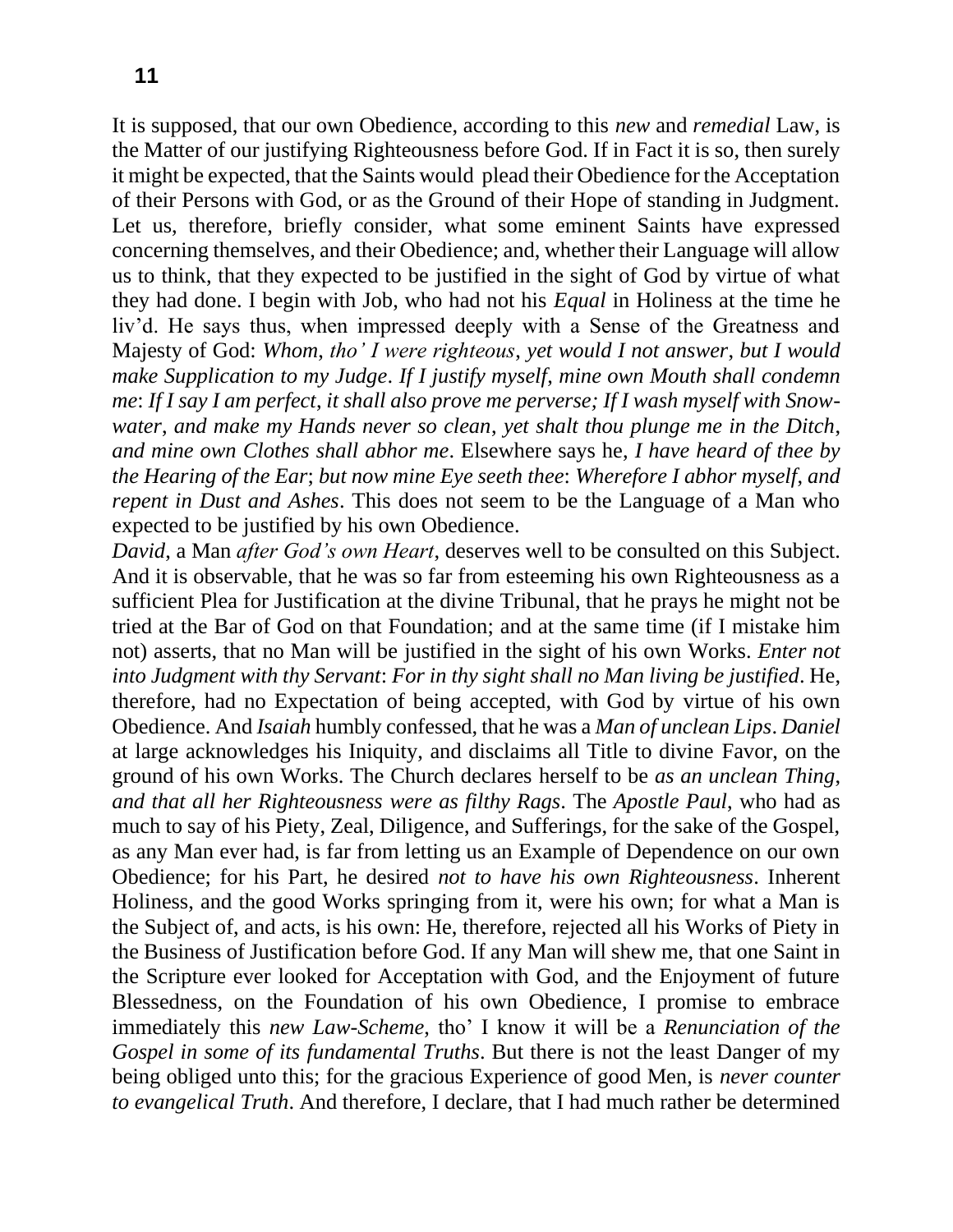in my Sentiments of the great Doctrine of a poor Sinner's Justification in the sight of God, by the Thoughts of the *plainest* Christian on this subject, than by what are esteemed *the most exact and accurate Disputations of the most learned Men on that Point*. And I am satisfied, that, if Men of Learning, who were also holy and gracious, had but attended to their own spiritual Experience in writing on the Doctrine of Justification, they would never have given Disturbance to the Church of God by advancing anti-evangelical Notions relating to that Doctrine; which is what too many have done; or given too much Countenance unto, in the Manner of their treating upon it.

It is one Thing to have to do with Men, in a way of Dispute about Acceptance with God, and another to have our Minds impressed with a Sense of the Solemnity of an Appearance before the divine Tribunal: Without the latter we may be able to object and wrangle, and frame numerous Evasions to elude the Force of Truth, and to spin out of our own Brain many *Cobweb Arguments* to countenance Error: But, when we are in our Apprehensions placed at the Bar of God, and we have a Prospect of our Guilt, Impurity, Imperfection in all Graces and Duties; when we see the Majesty, Purity, and Omniscience of God, our righteous Judge; other Thoughts immediately arise in our Minds concerning the Consequence of our Trial at his Judgment-Seat on the Foundation of our own Actions, than our Minds entertain without this View, and Consideration of our Condition, in spite of all the *subtle* and *new-fangled Divinity*, where-with disputing Men may labor to furnish us, for our Encouragement and Support in so awful a Season. All *quaint Distinctions*, *all vain Objections* against divine Truth, all *plausible* Arguments in Defense of Error, on this solemn Subject, vanish, and leave us in a hopeless State. Nothing then, but the Blood and Righteousness of Christ, can ingenerate in our poor Souls the least Expectation of Pardon, Peace, and Acceptation with our tremendous Judge. We tremble at the Thought of appearing before God in our own Fig leaf Righteousness; and the Language of our Hearts is: *May I be found in Christ, not having mine own Righteousness*, *which is of the Law*, *but the Righteousness of Christ, the Righteousness which is of God by Faith*.

**Arg. 10.** *If the Gospel is a Law, or conditional Scheme of Salvation, it cannot furnish any Believer with an Assurance of enjoying Happiness.* That Assurance of Salvation is not essential to Faith, I have lately assigned some Reasons for: But to assert, that there is not proper and sufficient Foundation for it in the Souls of the Saints, is to *overthrow the whole Gospel*, as might with much Ease be abundantly manifested: And, that it is a Favor which many of them have enjoyed, is as evident from Scripture, as it is, that there were in the World such Persons as Believers. And, consequently, that Scheme must be false, according to which Assurance of Salvation cannot be enjoyed. Nothing is more clear, than that no Man can be assured of final Happiness, by the Gospel of Christ, if it is a *conditional* Scheme of Salvation;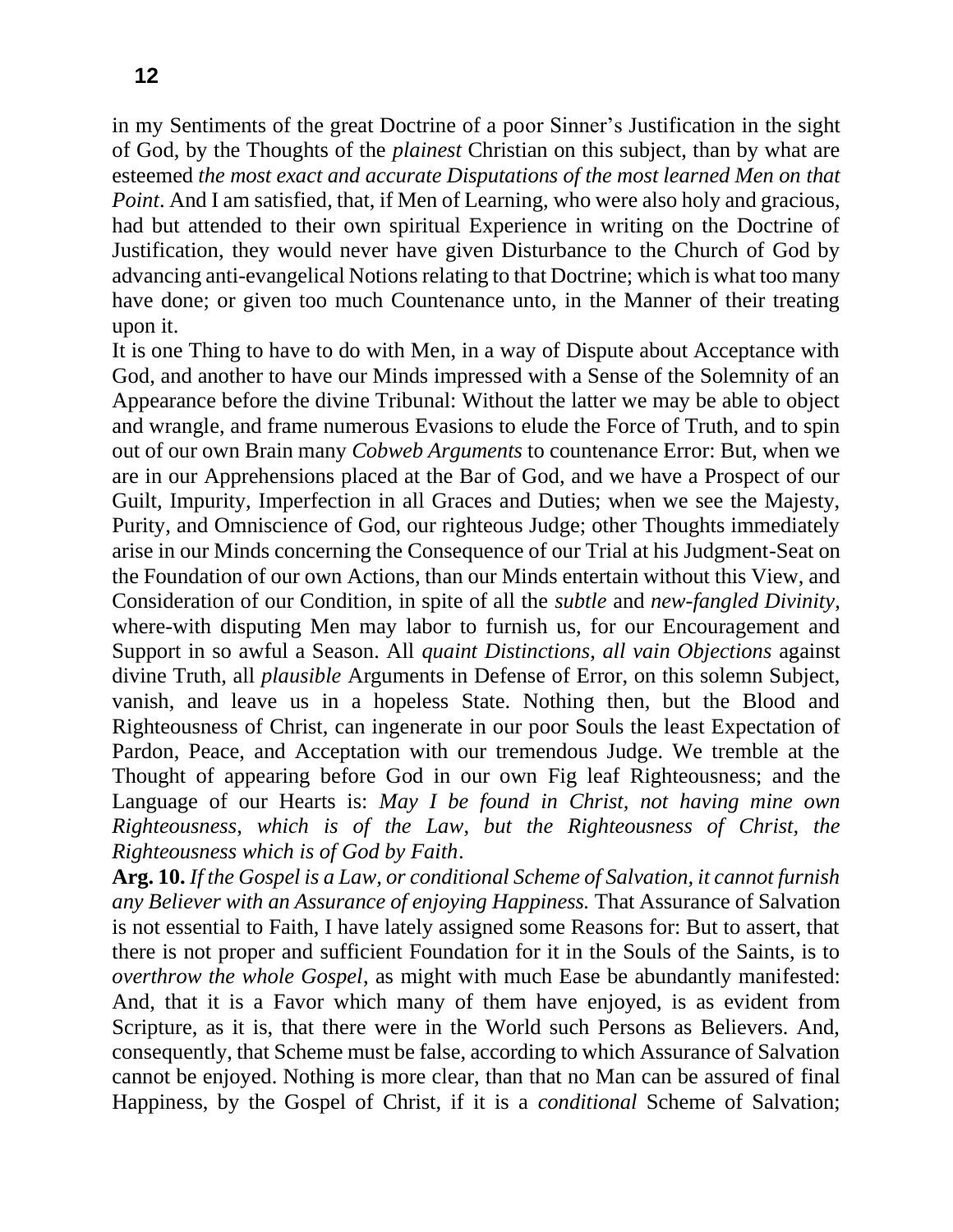**13**

because that Assurance cannot exist, until the Condition on which Salvation depends is fulfilled: Now, that Condition is Perseverance in Faith and Holiness: And, therefore; a Person cannot know that he shall arrive to Heaven, until he finds himself in that happy State. *Baxterians*, indeed, say, that the Elect shall persevere and be saved: But, according to this Scheme, no Believer can possibly know from the Word of God, that he is elected; for it supposes, that the Non-elect may believe, repent, and turn unto God: And, of course, Holiness cannot evidence to any Man his Election of God. The Reason is plain: Sanctification is not *proper* to the Elect.

How well so ever, therefore, *Paul* is satisfied of the Truth of his Faith, and of the Reality of his Holiness, it is impossible that he should be able to collect from thence the Certainty of his eternal Salvation, because a non-elect Person may have true Holiness, but fail of Perseverance therein, and be eternally damned; of which Number notwithstanding all his Exultation and Triumph, he may be, for ought he can possibly learn from the Gospel of Christ. Hence it is most clear, that this *new Law-Scheme* is no proper Ground of that strong Consolation, which God is abundantly willing that the Heirs of Promise should enjoy: And, therefore, with some Degree of Boldness, I dare pronounce, that it is utterly false, and no Gospel of Christ. Blessed be God for that gracious and abundant Provision which he hath made for our *everlasting Consolation and good Hope*, *thro' Grace*, in the Gospel of his Son: Let us prize it, and never be so ungrateful to him, and so much wanting to ourselves, as to embrace a Scheme for Truth, which must: necessarily deprive us thereof, and leave us unavoidably at great Uncertainties in relation to the Salvation of our precious and immortal Souls, what Degrees of Holiness so ever we may know ourselves to be the Subjects of now: For it seems, some true Believers may apostatize and perish forever; and we have no possible Way of knowing that we are not of that Number.

**Arg. 11.** *Divine Love secures Salvation to all its Objects: And, therefore, those who perish were never interested in the Love of God; consequently, the Gospel cannot be a conditional Scheme of Salvation.*

That divine Love secures Salvation to all its Objects, fully appears from its Nature and Effects.

**1.** The Nature and Properties of the Love of God is a solid Foundation of the eternal Security of all those on whom it is fixed; for it is *immense*, *immutable*, and *inseparable*. And what Blessings may not be expected to flow from infinite Goodness and Favor? What greater Security can be desired, than springs from Love, which is not only capable of conferring *all* that is necessary to the Happiness of its Objects (which infinite Love must be), but is also absolutely above all Possibility of *Abatement*, *Change*, and *Separation* from the Persons interested therein? Love in God is not a *Passion*; but it is his holy, sovereign Will to do good to Men, or make them happy, and a Delight in their Felicity. This his Will can never alter, no more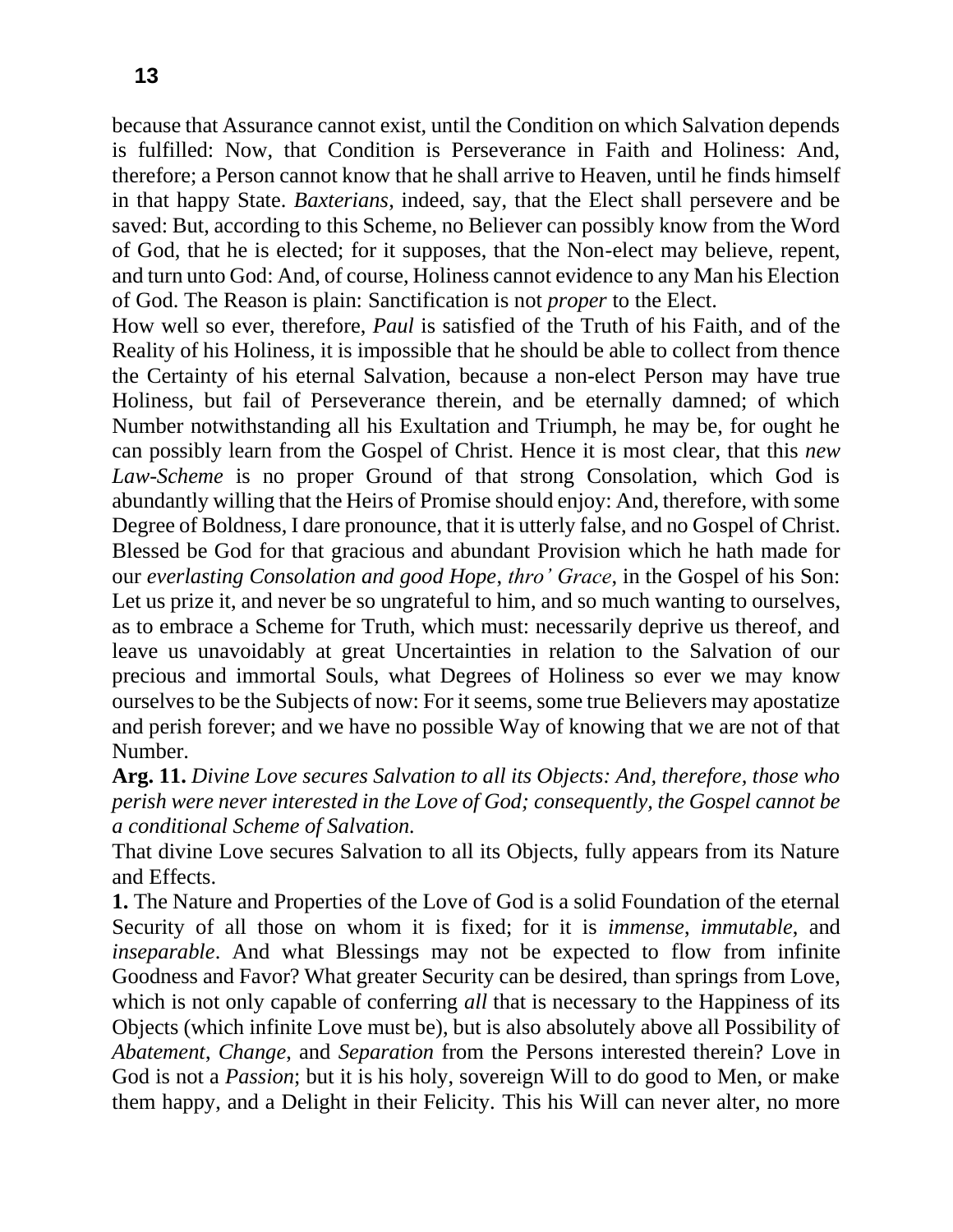than his Nature can change. *I am the Lord*; *I change not*; *therefore*, *ye*, *Sons of* Jacob, *are not consumed*. Nothing which can come within the Compass of Imagination, shall ever make a Separation between divine Love and its Objects.

**2.** All saving Benefits spring from the Love of God, and are *certain* Effects of it: The Gift of his Son, the Gift of his Spirit, the Bestowment of Grace, which is effectual to Regeneration, Conversion, and Sanctification, yea, and eternal Glory also. Hence lays the *Apostle*: *What shall we say to these Things*? *If God be for as*, *who can be against us*? *He that spared not his own Son*, *but delivered him up for us all*; *how shall he not with him also freely give us all Things —*  $(\tau \alpha \pi \alpha \nu \tau \alpha)$  with the Article) *all these Things*? Nothing can prevail against the Saints to their Ruin and Destruction, because God is for them. No Favor shall be wanting to them, that is necessary to their final Happiness; for, God having delivered up his Son for them, he will give them whatever is included in Vocation, Justification, and Glorification, for they are the Blessings, whereof the *Apostle* before speaks, and unto which he manifestly refers, and concludes with the greatest Certainty upon the Communication of, unto all those, for whom God delivered up his own Son. If this *conditional* Scheme of Salvation is true, then God loves some to whom he doth not give effectual Grace, in order to their Conversion: Then God loves some to whom he doth not communicate Grace to preserve them infallibly in a State of Holiness unto eternal Glory; thro' the Want of which they may finally and totally apostatize, become the Objects of his Hatred, and eternal Wrath and Vengeance.

But there Things are entirely inconsistent with the Nature of those, precious Promises, which God hath graciously condescended to express, for the Confirmation of the Faith, Peace, and strong Consolation of Believers; whereby he intends to assure them of their Safety, under their Discouragements and Fears, while they are engaged in *fore and dreadful* Conflicts with Sin and Satan. If those Promises are not designed for the Confirmation of the Faith of all Believers, but only of those who are chosen to Salvation, let the Authors of this *conditional* Scheme shew us, if they are able, what is the Difference between an elect Believer, and a non-elect Saint, if any distinguishing Difference there be, by which the one may be known from the other; that the elect Believer may conclude upon his everlasting Interest in the Love of God, and of his Title to that Grace, which Promises of Perseverance express; and that the non-elect Saint may not be guilty of such Presumption, as to imagine, that his Interest in divine Love will certainly be lasting, and that he hath Foundation to conclude upon a Title to that strong Consolation, which God is abundantly willing that the Heirs of Promise should enjoy. Is the elect Believer sanctified, and the nonelect Believer unsanctified? Is the elected Believer a Subject of true Faith in Christ and the non-elected Believer destitute of that Grace? Does the former truly love Christ, and the latter not? Does one really repent of Sin, choose Holiness, and the other not? Is the Delight of the former in spiritual Things, and hath the latter no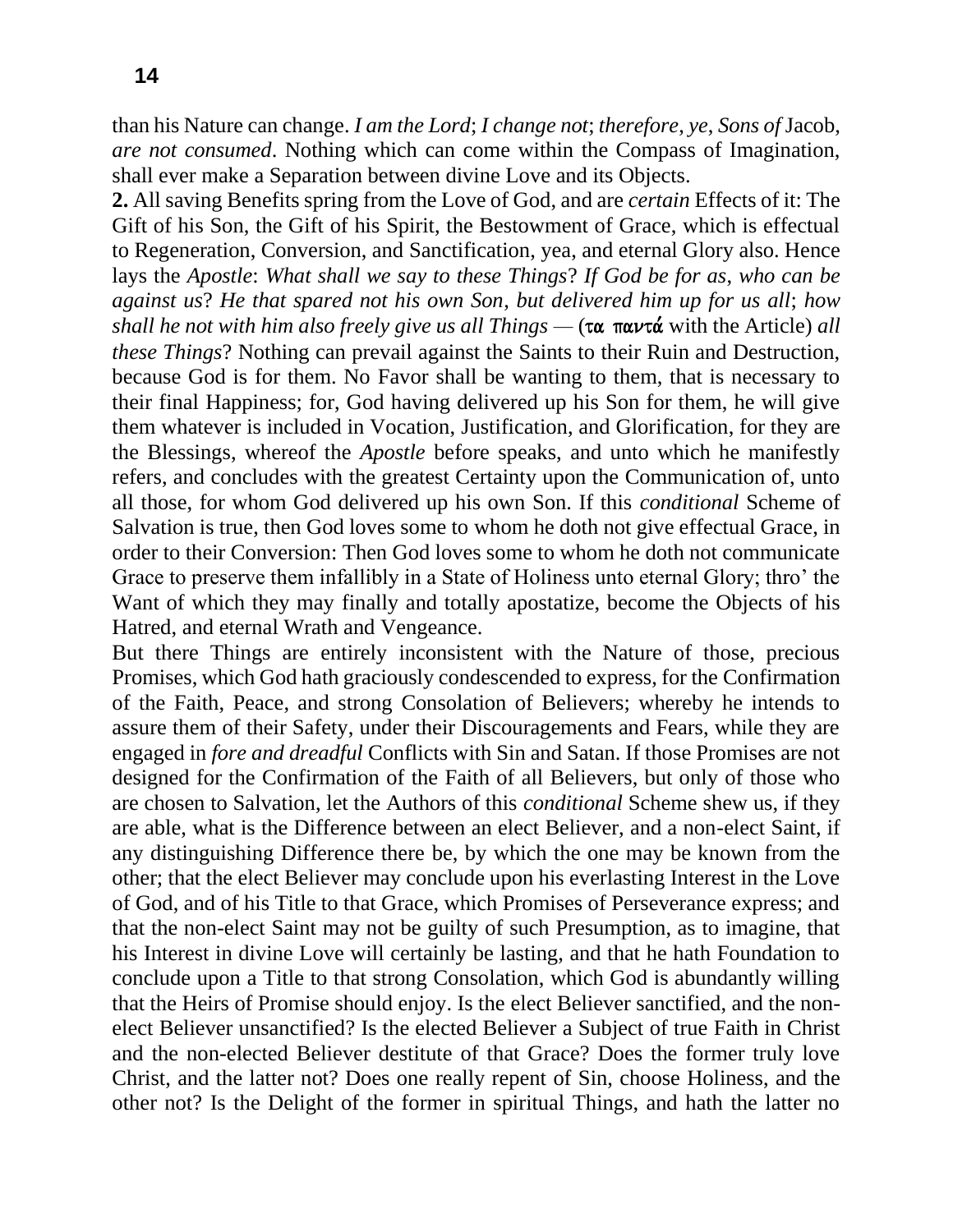Pleasure therein? Or are they the same as to these, and other Particulars, that might be mentioned?

If they be, then there is no distinguishing Difference between an' elected Believer and a non-elect Saint; they are both Subjects of the same Holiness, Knowledge, Love, Repentance, and everything else that is of a spiritual Nature; and their Acts are the same about spiritual Things: And, therefore, there is no distinguishing Criterion between them. Hence it follows, that the elect Believer can no more conclude upon his eternal Security, than the non-elect Saint can. The Consequence of which is, God fails of his Intention, that those *who have fled for Refuge to lay hold on the Hope set before then*, *should enjoy strong Consolation*; for it seems, some, who have so done, may lose their Interest in divine Love, become Objects of God's Wrath and Curse, and perish forever. Nor can any Believer whatever know, that this will not be his *dreadful* Case; and that Consolation cannot have any great Strength in it, which is not built upon the Immutability of God's Counsel concerning our Salvation, which to us, if this Scheme is true, must, thro' Life, be an *impenetrable Secret*, tho' the inspired Writer tells us, that God hath shewn it *by two immutable Things*, *wherein it is impossible for him to lie*. But, blessed be God! this *conditional* Scheme of Salvation is as surely false, as his Gospel is certainly true.

**Arg. 12.** *All Believers are the Sons of God, and in Union with Christ. That Relation cannot cease, nor that Union ever be dissolved. And, therefore, this conditional Scheme of Salvation is false.* The *Apostle* expressly affirms, that, *as many as are led by the Spirit of God*, *they are the Sons of God*. And is not every Believer led, taught, and guided by the Holy Spirit? Or do some believe without his Instruction and Guidance? If none act Faith, but such as are under the Conduct of the Blessed Spirit, then it is a just Conclusion, that all Believers have the Honor to stand in the near Relation of Sons to God. This may also be argued for from this Consideration, *viz*.

Adoption precedes, and is the Cause of the Mission of the Spirit: *Because ye are Sons*, *God hath sent forth the Spirit of his Son into your Hearts*. I observe, that sometimes Regeneration is *confounded* with Adoption, by *good* and *wise* Men, for this Reason; they are not free to grant the Precedency of Adoption to Faith, it seems, thro' an Apprehension of an *ill Tendency* in this Opinion; tho' some, who embrace it, they allow, have their Minds preserved from the Influence of that Tendency. This is a favorable Judgment of Men; but it is casting *sad Reproach* on sacred Truth. Whatever the Persons are, who believe, that Adoption is previous to, and is the Cause of Faith, the Sentiment *is a Doctrine according to Godliness*, and can give no Encouragement to *irreligious* Persons, because, as that is one Reason of our Sanctification, no unsanctified Man can have any Evidence of his Adoption, nor the least Ground to imagine from thence, that he may be happy hereafter without being holy here. And, therefore, all such Suggestions are *groundless*, and *mere Calumny*  cast upon an evangelical Truth. If the Holy Spirit is sent into the Hearts of Men,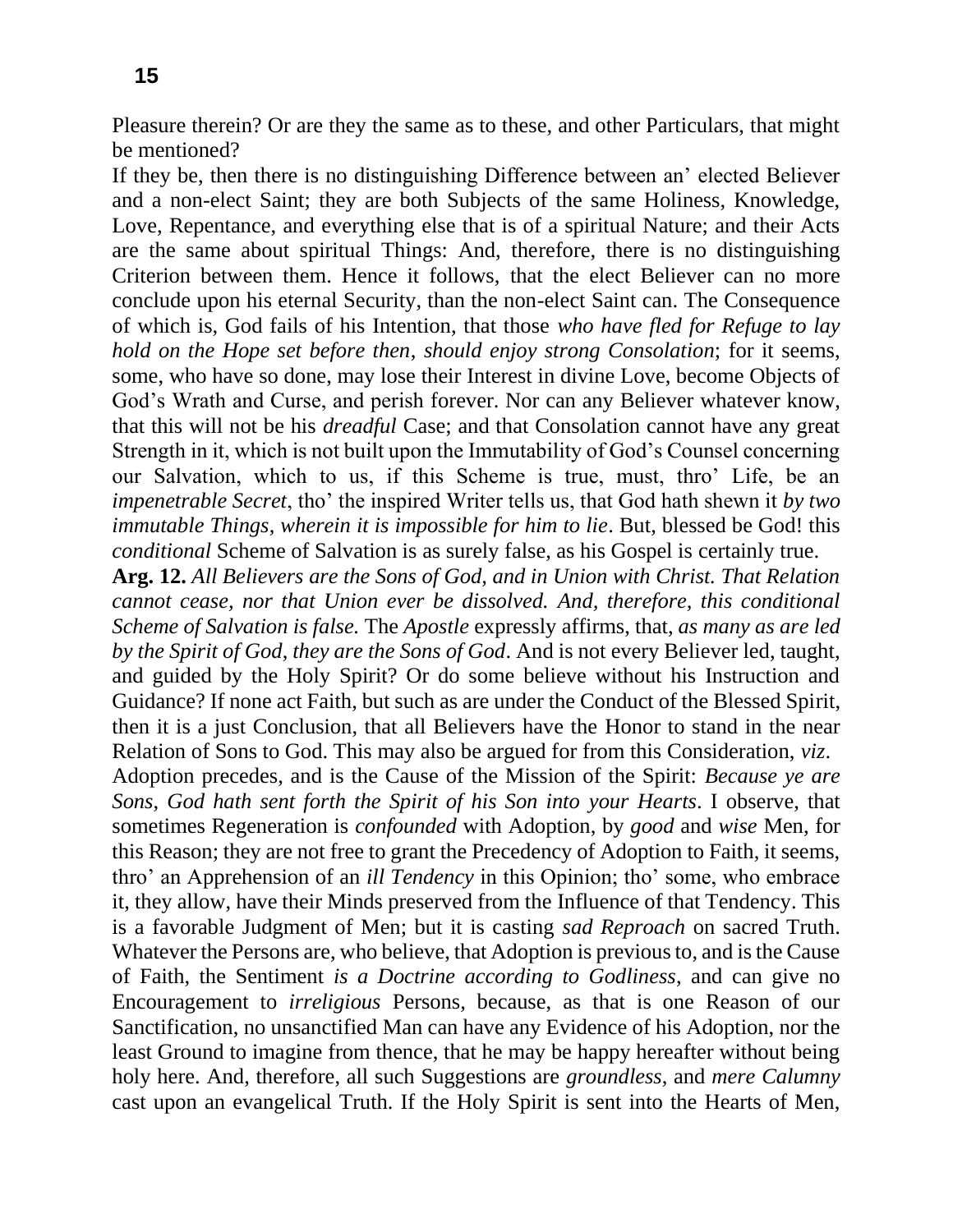because they are Sons to God, then it is most certain, that all those, in whom he operates, as a Comforter and Sanctifier, are the Objects of adopting Love. Now, this Relation to God can never cease, because it was by an *irrevocable* Act of the divine Will, that Men were constituted his Sons. This Relation gives a Right to Grace and Glory: *If Children*, *then Heirs*, *Heirs of God*, *and Joint-Heirs with Christ*. And this is the Privilege of every Believer; for all the Saints *are now the Sons of God*. They are as near to him in Relation, as they will be when in Heaven. This *conditional*  Scheme supposes, that *true* Believers may become *Children of Wrath*, and not enjoy the heavenly Inheritance, *Woeful* Tidings to spiritually humble Souls!

Again, The Saints are in Union with Christ. He is their Head, and they are his Members. Christ is the Husband of the Church, and she is his Bride. One Believer hath the same Reason to conclude upon his Union with Christ, as another; and, consequently, may infer from thence his Interest in the tender Love, Kindness, and Care of the Blessed Jesus, with as much Certainty, as any other Christian may; and hath the same Reason for a Persuasion of his eternal Security, arising from his Union with Christ, and Interest in his Favor, as any other Saint can have. But, according to this *conditional* Scheme, *real* Saints, who are not elected, have no ground to conclude upon their Safety, because they may become Apostates, lose their Faith and Holiness, their Union with Christ may cease, and they, who once were Objects of the intense Love of Christ, may become Objects of his terrible Anger and Vengeance. And what Saint in the World can know that this will not be his *dreadful*  Care? Not one amongst them all. For there is the same Faith, Hope, Love, Repentance, and everything else of a spiritual Nature, in a non-elect Saint, as an elected Believer is the Subject of, or acts; and, consequently, the elect Believer can no more enjoy an Assurance of his lasting Union with Christ, and of future Happiness, as a Fruit thereof, than the non-elect Saint can be allured of both. This is *very melancholy Doctrine* for the Righteous, whom the Lord *would not have made sad*! But it is entirely contrary to the Gospel, which is *a joyful Sound*, and *glad Tidings of great Joy*, unto all the Saints. Spiritual Life is the Effect of a *foederal*  Union with Christ, our spiritual Head; as Condemnation and Death in Sin follow upon our *foederal* Union with *Adam*, our natural Head, in consequence of his Apostacy, the Guilt of which devolves upon us, as Members of him, whom he represented. When we were not, *a real* Union subsisted between us and *Adam*, our first Head: And, when we had no Existence, a *real* Union subsisted between us and Christ, our second Head, who was constituted such to us in the Covenant of Grace. And we derive from him, in consequence of that Union, Life, Holiness, and Grace, in our Regeneration. This Union is not the Effect, but is the Cause of Faith; and this it is that secures, and will secure the Continuance of the Being of it in, our Hearts. It is as proper to say, that our Union with *Adam commences* upon our becoming sinful and depraved, as it is to affirm, that our Union to Christ *commences* upon believing: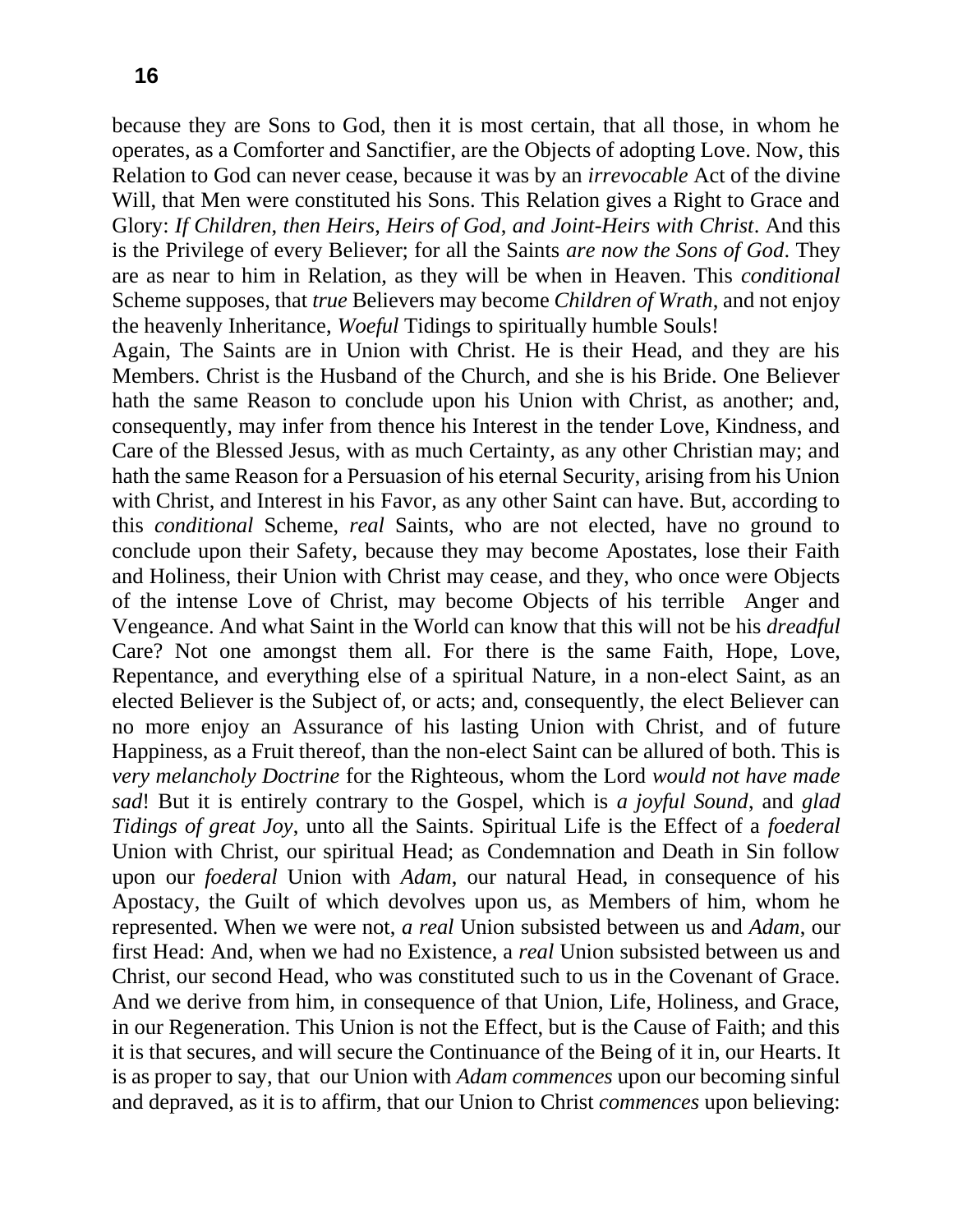Tho' some, who assert the latter, I suppose, will not care to affirm the former. This Doctrine supposes not the Non-necessity of Holiness, but insures it; and, therefore, I am free to declare, that I am always unmoved, when I hear it vilified, as *a licentious*  Principle, which I sometimes do. I only wish that good Men would leave reproaching divine Truth.

**Arg. 13.** *This conditional Scheme is inconsistent with Non-election, or Preterition; and, therefore, it is not true.* Election is a Choice of Men to Holiness in this World, as a Meetness for the Enjoyment of Happiness in the next. *God hath from the Beginning chosen you to Salvation*, *thro' Sanctification of the Spirit*. Those, therefore, who are the Subjects of effectual Vocation, are said to be called according to a divine Purpose: *Hath called us with an holy Calling*, *— according to his own Purpose*. *Who are the called according to his Purpose*. Hence it is evident, that the Decree of Salvation is not of larger Extent, than the Decree of Sanctification is: Nor is the Decree of Sanctification of a wider Compass, than the Decree of Salvation is. And, consequently, those, who are not chosen to eternal Salvation, but were passed by in that Decree**,** God had no Design to communicate Holiness unto, as a Preparative for future Glory. Besides, if it is the Intention of God to call Men by his Grace, who are not included in the Decree of Election to everlasting Life, either all, or only some of the Non-elect, he intended to call: If some of them only, then this *conditional* Scheme destroys itself, for its Extent is universal. If God designed to make all the Non-elect holy in Time, as a Meetness for enjoying Happiness in Eternity, then I would ask, why Christ, and Salvation by him, is not revealed to them all?

Again, if it was the *real* and *serious* Design of God to make the Non-elect holy, I desire to know, why they are not made so? Is it because God cannot sanctify their Hearts, and prepare them for Heaven? This is absurd and false to suppose. It is absurd, for it implies, that God purposes to do what he is not able. It is false, because, if it was his Will to sanctify them, he is able to do it. For, if he would but put forth the same Power upon the Non- elect, as he does upon the Elect, they also would become holy, and believe in his Son *Jesus Christ*, unto the Salvation of their Souls. Since he doth not, it is falsely sup-posed, that he ever had a Design of making them holy. If, therefore, any of them believe in Christ, repent, and perform holy Obedience, it will be without a divine Purpose of their Sanctification and Faith. But none of them never have, nor ever will believe: For, *the Election hath obtained it*, *and the rest*, *i*.*e*. the Non-elect, *were blinded*. This *new Law-Scheme*, therefore, is utterly false: It consists of Principles no way profitable to Men, in common, tho' it is pretended to be calculated for the Benefit of Mankind universally. — It is destructive of the Comfort and Joy of the Saints. And is not conducive to the Glory of God; which will be shewn in the next Argument.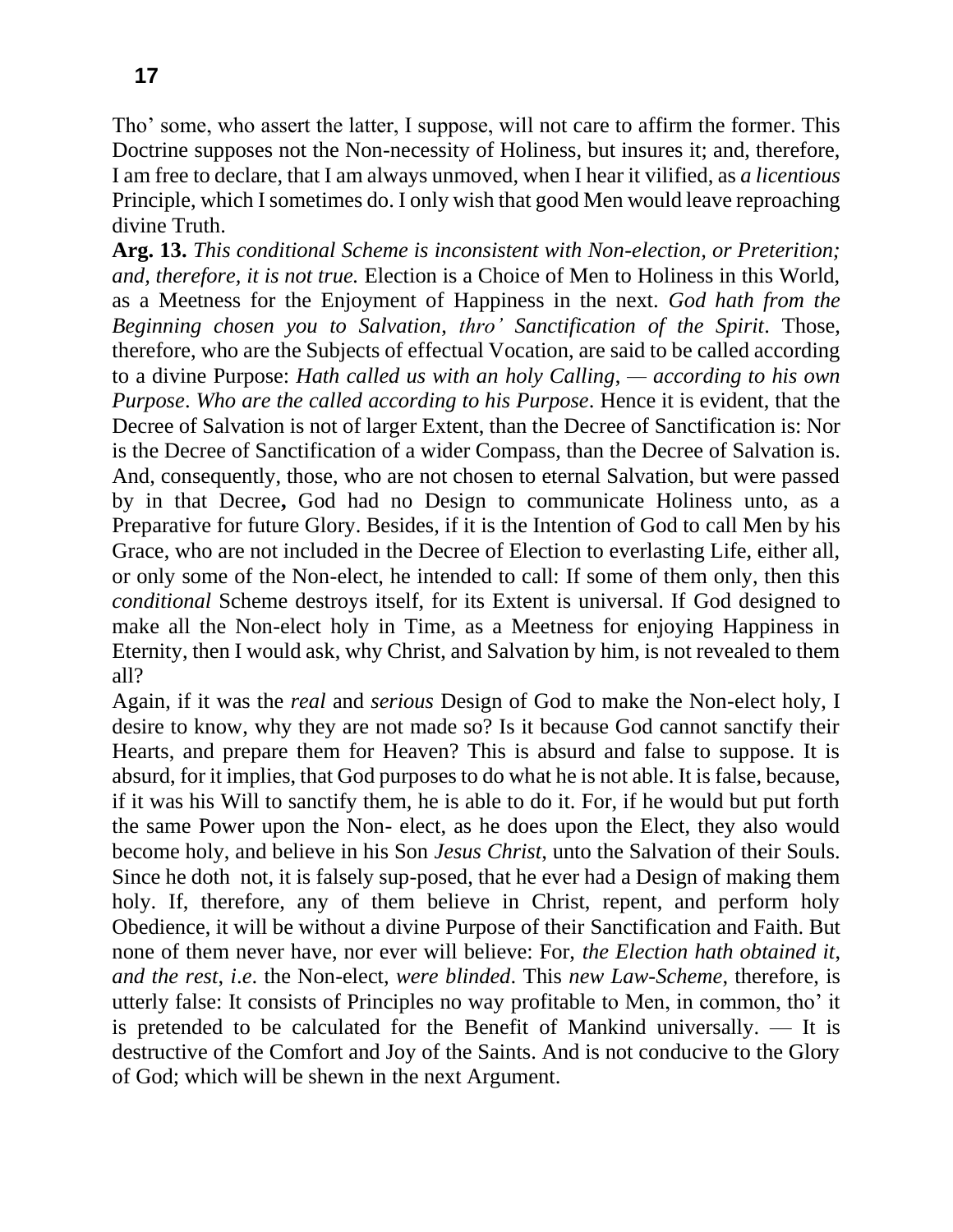**Arg. 14.** *Although' it is supposed in this Scheme, that effectual Provision is made for the Security of the Elect, together with a conditional Provision for the Salvation of the Non-elect, yet it is not in such a way as exalts the Glory of God; and, therefore, it is not true.*

Gracious Persons, in proportion to that Sense they have of their Safety, in consequence of the Designs and acting's of divine Favor about and towards them, will admire and adore the sovereign Goodness and Mercy of God, therein displayed; and that is their indispensable Duty. But it is by no means to be thought, that a Regard to the Glory of God is lost in that solicitous Concern, which at any time they discover for their own Safety: With others it is, but with them it is not. Salvation they desire, but not upon Terms any way lessening to the Glory of God, and of his infinite Perfections. And, as they discern, that God would never save Sinners, but in a Method most honorable to himself, they acquiesce therein, as what is proper, wise, and ft. If, upon Enquiry, this conditional Scheme appears to be calculated to bring most Glory to God in the Salvation of Sinners, I heartily acknowledge, that it ought, without any Hesitation, to be embraced as a certain and sacred Truth; for sure I am, that the ultimate End of God in saving Men is his own Glory.

Let us, therefore, carefully view this Scheme, and embrace, or reject it, as we shall find, that it is, or it is not, glorifying to God and his Perfections. Is it then for the divine Honor to fix upon such a Method to save Sinners, as is not effectual to the Accomplishment of the End intended, with respect to the far greater Number of them, when it was in the Power of God to have secured that End, respecting them all? How is this to the Glory of his Grace? Would not that have been more magnified, if the End had been ascertained, when it was with God a very possible Thing? The Salvation of the Non-elect was as easy to God, as the Salvation of the Elect. A greater Expense of Grace and Power was not required, in order to it. Is it honorable to divine Wisdom to form a Scheme that is not brought into Execution, or to design an End which is not accomplished? What can this proceed from, except a Want of Foresight, or a Defect of Power, or a Resolution in God not to do what he knew to be necessary for him to do, if he would effectually bring to pass his own gracious Intentions? Is it to the Glory of the Justice of God to imagine, that its Rights are not secured, and its Demands answered, by the Sufferings and Death of Christ? And, if they be, is it for the Honor of Justice eternally to punish those, for whose Sins Satisfaction was made? Nay, can it so much as comport with Justice to punish to the full the Sinner's Surety, and eternally to damn the Sinner himself for the same Offences? surely it by no means can consist therewith.

Is it to the Glory of the Grace of God to conceive, that Holiness, or a Meetness for Heaven, is not produced in Men by a divine Influence upon them; but that, with some Assistances only, they act in a holy Manner, without the Communication of a holy Principle? Is this that sovereign and distinguishing Goodness of God, which the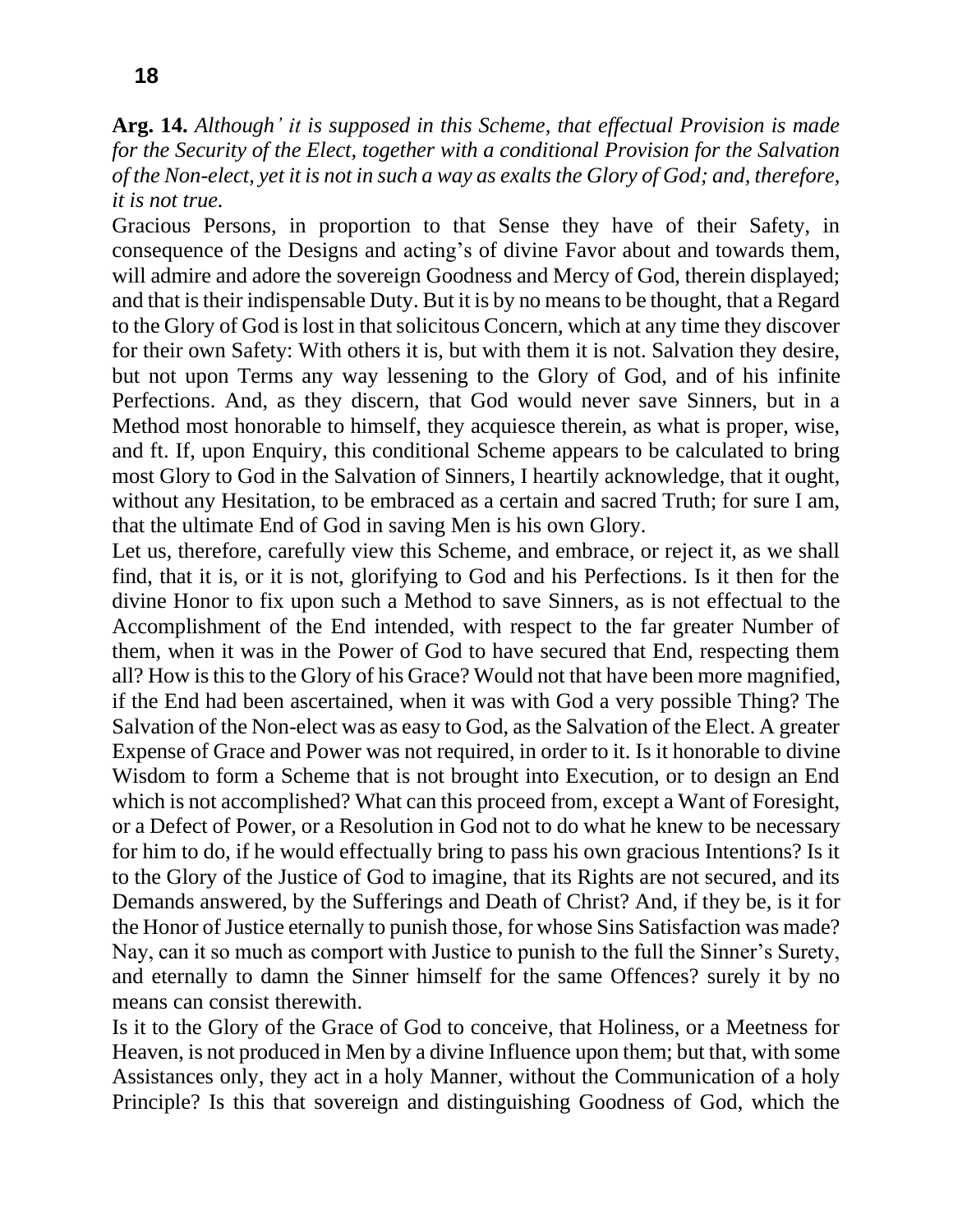Scripture so much extols in the Regeneration and Conversion of a poor sinner? It is no more that, than the wan Light of the Moon is comparable to the dazzling Light of the Sun. Once more, I ask, is it to the Glory of God, and the Honor of Christ, to leave our Salvation to rest on Conditions impossible to be fulfilled? I suppose, all will conclude it is not, and that the Supposition of it is most absurd. But some will say, why is this strange Enquiry made? What Foundation is there for it? I answer, however surprising and causeless this Question may seem to many, there is sufficient Ground for my putting it. For it is supposed, first, that the Salvation of all depends on the Performance of certain Conditions, *viz*. Faith, Repentance, and persevering Obedience.

Farther, it is supposed, that God does not give the Grace of Faith, *etc*. to any Man; but only affords to Men some Help, whereby they may acquire it, which it is impossible for any Man to do; because, without a Principle of Life and Action, which gracious Habits are to the Soul of a poor Sinner, no Acts of Faith, Hope, and Love, can possibly be produced in him. This must be granted, until it is proved, that Men are not dead in Sin; which yet has not been proved, nor ever will be. Upon the whole, this conditional Scheme is not calculated to bring Glory to God, as it is far from securing Salvation to Men. On the contrary, an in conditional Scheme of Salvation. enhances the Glory of Father, Son, and Spirit. The Grace of the Father illustriously shines in the free and sovereign Election of Men to eternal Salvation. The Compassion of the Son is incomparably displayed, in the Redemption of their Persons by the invaluable Price of his own Blood. And the Kindness of the Spirit with an amazing Luster, discovers itself in the Regeneration, Conversion, Sanctification, and Preservation of Men.

Farther, all the divine Perfections in their full Glory, fame forth with an amazing and delightful Refulgence in that Scheme. Infinite Wisdom hath eternal Honors accruing to it, which contrived the happy Method, so becoming God, and so secure for Men. Justice sparkles in its brightest Rays, in our Remission thro' the Sacrifice of Christ. The Riches of divine Grace are opened to the transporting View of Angels and Men, in the Gift of Christ to us and for us, in the Donation of the holy Spirit, and in the Bestowment of Grace upon us here, and of eternal Glory hereafter. This pleasing View fills the Minds of the Saints with holy Wonder, Joy, and Adoration, now; and the clearer Prospects thereof, in Heaven, will eternally fill them with Raptures, unknown to us at present. What then can be objected to a Scheme so wise, so righteous, and so secure for miserable and helpless Sinners? Nothing at all, either respecting God, who saves, or Men, who are saved; but what springs from Ignorance, pride, Self-love, *etc*. Unhumble Minds have much to object to it, because, if this Scheme is true, then nothing can be ours, but Shame, Confusion, and Selfabasement, on account of our Guilt, Misery, and Unworthiness; which are hard Things for our vile and proud Nature to submit unto and acquiesce in'. But true it is,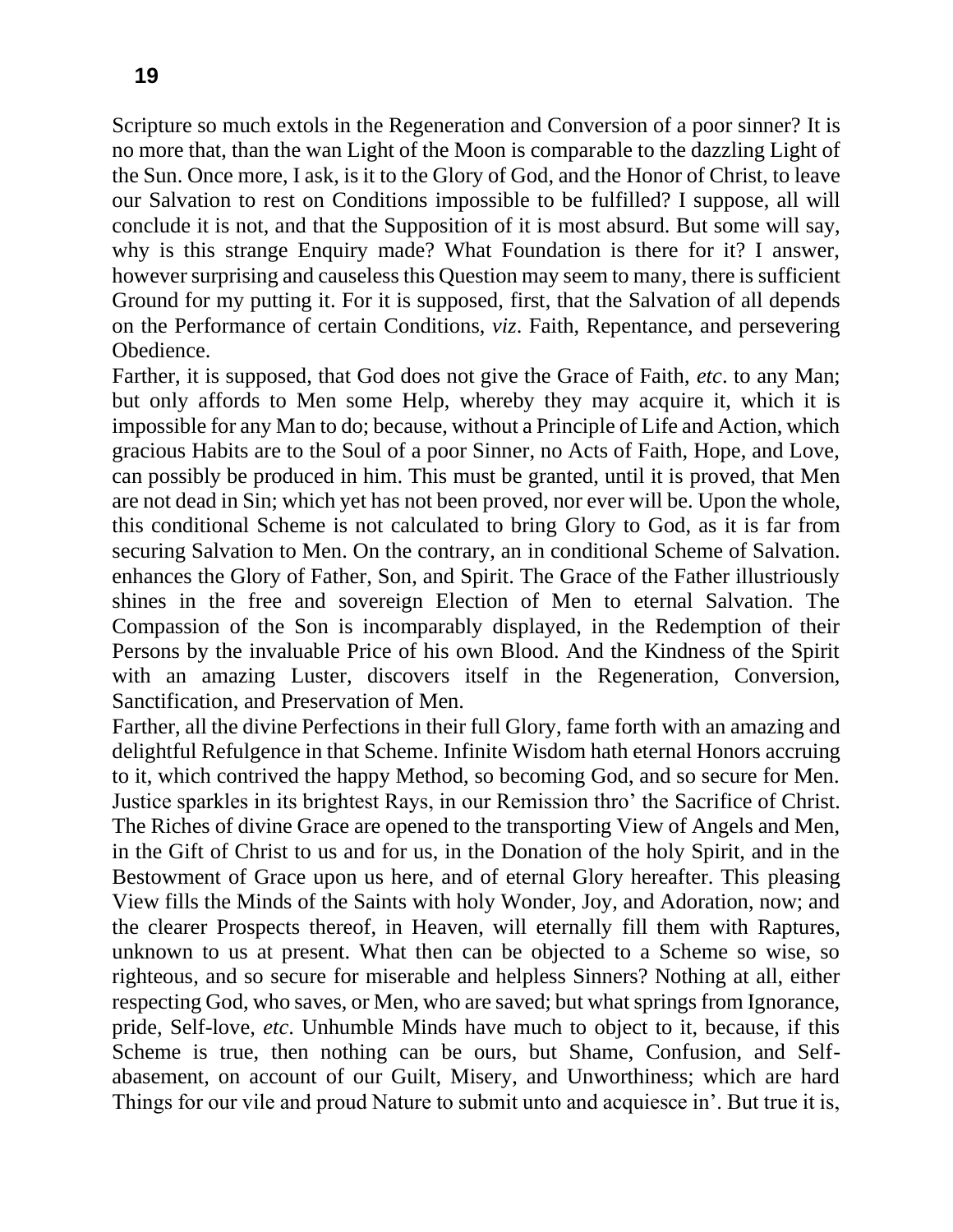let Men think of it as they please, either we must be willing to enjoy Heaven, merely on the ground of sovereign and distinguishing Mercy, wholly and alone thro' the Mediation of Christ, and by an effectual Work of the holy Spirit on our impure Hearts, or we shall unavoidably sink down into the bottomless Pit, from which there is no Redemption. And it is holy, wise, and ft, that so it should be, however severe this may seem to Men, who are destitute of the Grace of God.

**Lastly.** *This Opinion is absolutely contrary to many express Testimonies of Scripture.* My intended Brevity prevents my taking into Consideration a large Number of Texts, which most evidently refute this Doctrine. A few must suffice. I begin with those Words of the *Apostle*: *Whom he did foreknow*, *them he did predestinate to become conformed to the Image of his Son*. This Conformity to Christ is begun in effectual Vocation, and is completed in Glorification. And those, who are effectually called, shall be glorified. This is evident by what is subjoined: *Moreover*, *whom he did predestinate*, *them he also called*; *whom he called, them he also justified; and whom he justified, them he also glorified*. Two Things are clearly expressed in these Words. First, the Subjects of effectual Calling are Objects of divine Predestination unto a Conformity to the Image of Christ. Secondly, Glorification, which is the Complement of that Conformity, will succeed Vocation. Hence we may conclude, that none are effectually called, but such as are predestinated to be conformed to the Image of Christ; and that those, who are so called, shall certainly be glorified. This *new Law-Scheme* supposes the direct contrary of both there, *viz*. that some, who are not Objects of Predestination, may be effectually called; and that some, who are so called; may not be glorified: Both which are manifest Contradictions unto the precious Truths these Words with so much Perspicuity and Force express.

The same two Things are clearly deducible from what our Saviour asserts. Ye *believe not*, *because ye are not of my Sheep*. *My Sheep hear my Voice*; *I know them*; *they follow me*; *I give to them eternal Life*; *they shall never perish et*c. Clear it is from what is there affirmed, that those, who hear the Voice of Christ, and follow him, which all Believers do, are his Sheep, shall enjoy eternal Life, shall never perish, shall not be plucked out of Christ's Hand, nor out of his Father's Hand; and that none, but such as are the Sheep of Christ, believe in him, hear his Voice, and follow him. The contrary of both is supposed in this Scheme: That some may hear the Voice of Christ, and follow him, who are not of his Sheep; and that some may so do, to whom Christ Will not give eternal Life, who may perish forever. Our Lord elsewhere asserts, that *the living Water* he gives, *i.e.* Grace, *shall be a Well of Water springing up into everlasting Life*, in its Subjects.

According this Scheme, in some it may entirely fail, and its Subjects may rink down into eternal Death. Again, our Lord declares, without any Exception, that *he who heareth his Word*, *and believeth on him that sent him*, *hath everlasting Life*, *and shall*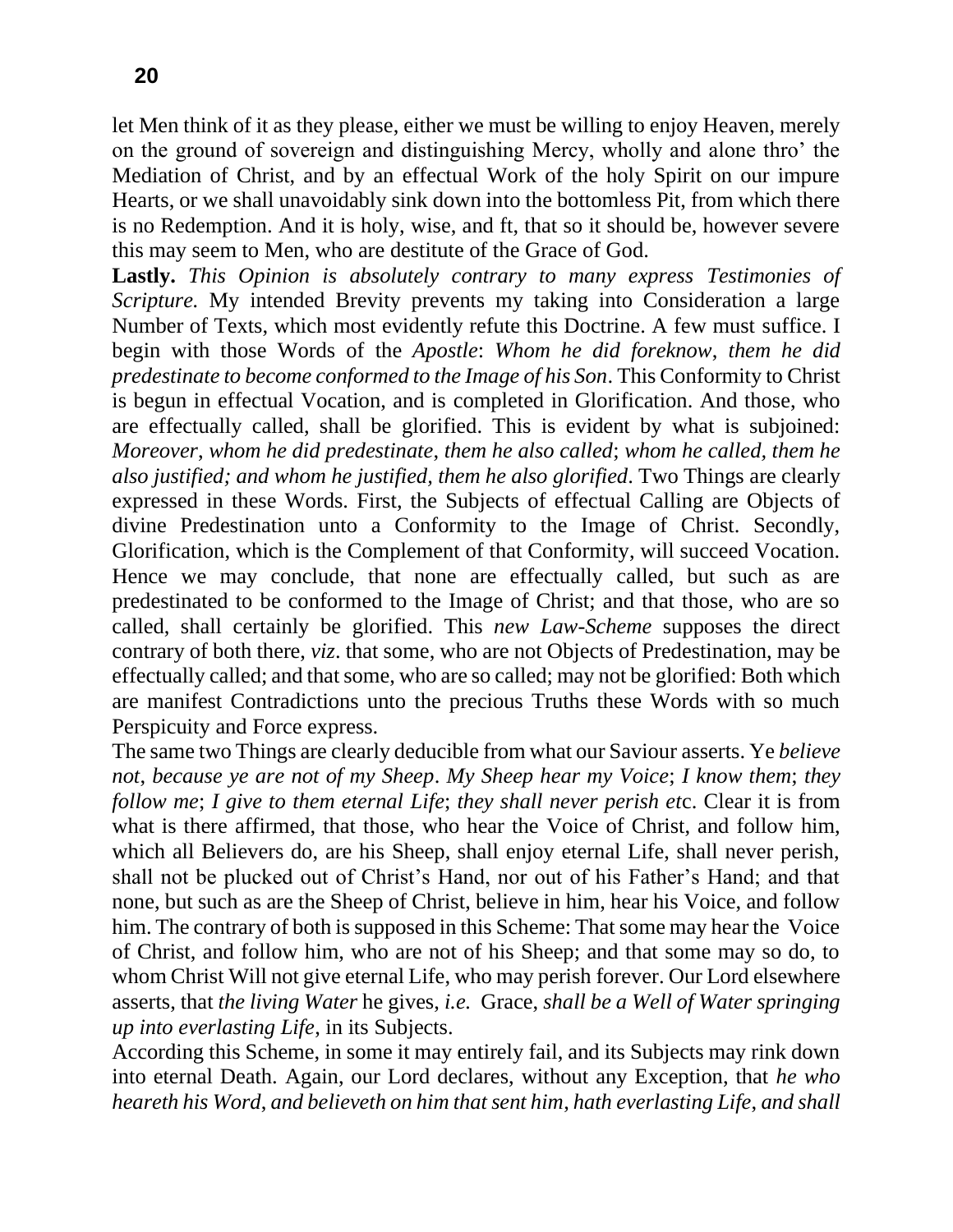**21**

*not come into Condemnation*; *but is passed from Death unto Life*. This Scheme takes it for granted, that some, who hear the Word of Christ, and believe on him that sent him, *may come into Condemnation*, *and suffer the Vengeance of eternal Fire*. Our Blessed Saviour acquaints us, that *this is the Will of him that sent him*, *that whosoever seeth the Son*, *and believeth on him*, *might not perish*, *but have everlasting Life*.

This Scheme supposes that *some*, *who truly believe*, *may perish*, *and not have everlasting Life*. And, consequently, its Authors must either deny, that this is the Will of God concerning all such as believe, or affirm, that the divine Will is not accomplished in some. The former contradicts our Saviour: The latter evidently supposes, that *either the Will of God is mutable*, or that *his Power is insufficient to bring his Purposes of Grace concerning Men into Execution*. Farther, all Believers are interested in the Intercession of Christ; and what he prays for in their Behalf shall certainly be communicated to them. That all, who believe are interested in the Intercession of Christ, appears undeniably from what he lays in relation thereunto. *I pray not for these alone*, *but for them also that shall believe in me thro' their Word*: And *he prays for their being with him*, *that they may behold his Glory*. And, therefore, from the Prevalence of his Intercession, we must conclude upon the final Happiness of all Believers. But, according to this Scheme, some, who believe, may be *with Devils and damned Spirits*, *and never behold the Glory of Christ*: Let it also be observed, that the Apostle was *confident*, *that the good Work begun upon the*  Philippians *would be performed until the Day of Christ*. But, according to this Scheme, his Confidence was without Foundation; for it is supposed, that Faith, Repentance, and Obedience, *specifically the same*, *and equal in Degrees*, may be in the Non-elect, as are found in the Elect; and, therefore, to no Man are they distinguishable. Hence it follows, that, tho' it is apprehended, that the Elect shall persevere, since none have a possible Way of knowing who they be, or of distinguishing them from the Non- elect, it must be *Rashness* in any Man to be confident of the carrying on of this good Work in any *particular* Believers. The Conclusion of course must be this: That the Apostle Was an entire Stranger to this Scheme, and that it is not that Gospel which he preached, but quite of another Nature, no Gospel of Christ. That Gospel, which he was commissioned to preach, furnished him with a solid Foundation of that Confidence he expressed; and, therefore, he cannot be charged with the least Degree of *Temerity*, *or undue Boldness*, in his Language relating to this Matter. And, as this is the Security of all Believers, it demands their Gratitude, and Adoration of divine Goodness, which hath so effectually provided for their eternal Welfare. The more I think of, and examine the Nature of this Scheme, the more dearly I discern, that it is calculated to bring humble Souls into great Perplexities and Discouragements; and that it can only serve to countenance unhumble Minds, in a mistaken Opinion of the Capacity, and the Extent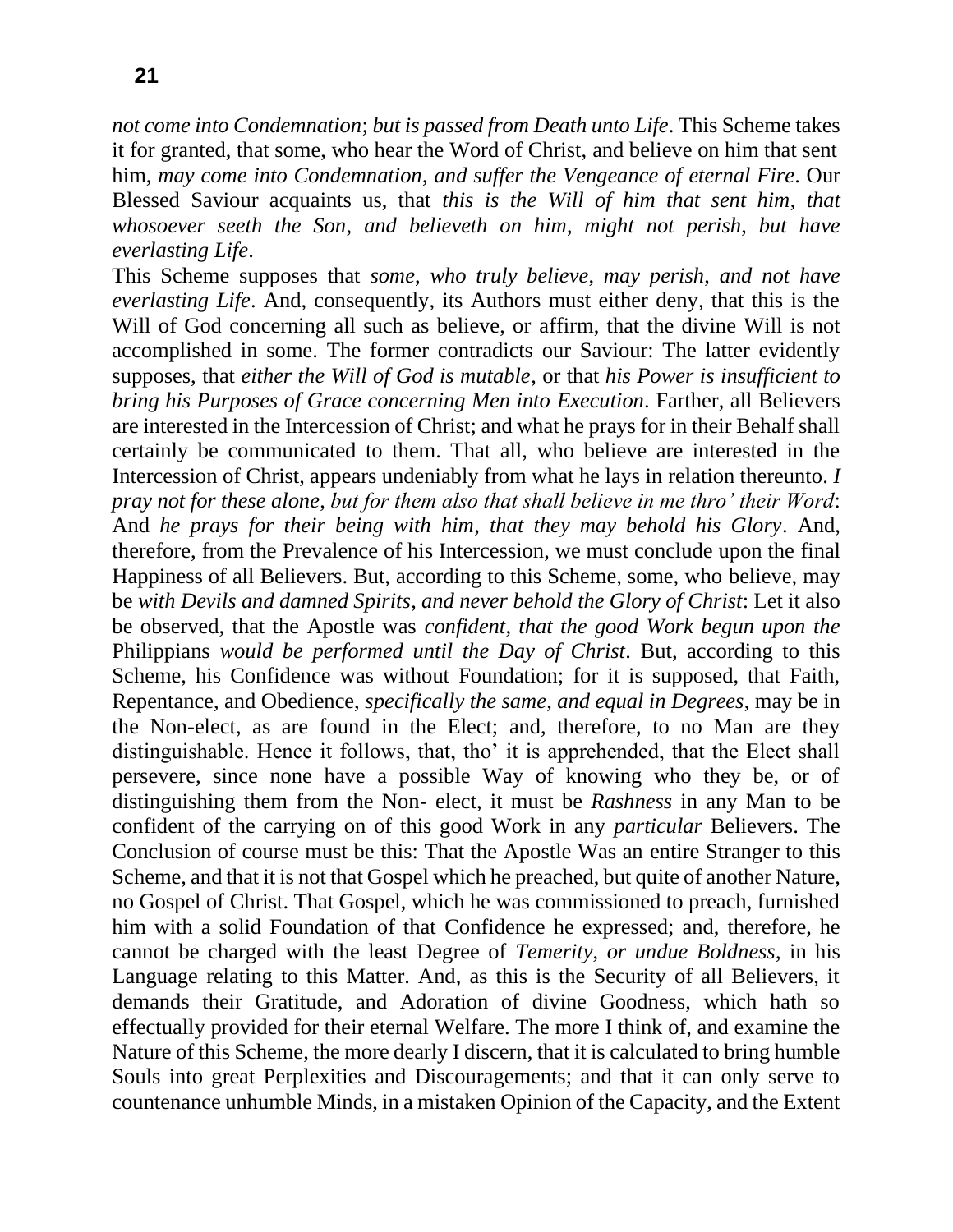of their own depraved and corrupt Faculties, to the Dishonor of God, and their own everlasting Perdition, *if Grace of no other Kind* is given to them, to open their Eyes, and sanctify their Hearts, than what this *darling Scheme*, is an Exhibition of.

Before I consider the Arguments in favor of this Scheme, I would premise there Things, *viz*. It is the Gospel which reveals *Life and Immortality*, not the Law. Again, the Gospel informs us of our Title to that happy State, and not the Law, which is the Righteousness of Christ imputed to us. Besides, the Gospel acquaints us with our *Meetness* for that State, which is our Sanctification by the Spirit of God. This is a Doctrine not contained in the Law, though' it requires Purity of Heart and Holiness in Life. Hence, at Judgment, Christ will condemn the *Unsanctified*, and pronounce the *Sanctified*, blessed, according to that *wise* and *holy* Order, which God hath fxed in our Salvation, whereof the Gospel is a Discovery, and not the Law. Let but the Reader distinguish our Title to Glory, and our Meetness for it, and it will free him from Mistake on this important Subject. This Scheme confounds them, and makes them one and the same; whereas they are distinct Things. Our Title to Heaven is supposed, but not expressed, in that Invitation, which Christ will, at Judgment, give us to take Possession of eternal Glory, though' our Meetness for it is therein expressed: And the Want of a Title to Life is implied in that Sentence, which Christ will pass upon the Wicked; but it is their Want of a Meetness for it, that is expressed therein, and not their Want of Title: And, therefore, it is the Doctrine of Justification, which our Blessed Saviour discourses of, in *Matthew* 25. From thence is clearly proved, that unholy Persons shall not enjoy the heavenly State; but it is not to be learned from that Place, what is our justifying Righteousness, or our Title to eternal Life, because it is our Meetness for Heaven that is there treated of, and not our Title to it.

### **Secondly, Let us consider the Arguments for this Scheme.**

### **Arg. 1.** *The Gospel is called a Law.*

ANSW. 1. That Term is sometimes used for Doctrine, or Instruction. 2. For a fxed and stated Order. Both which are true of the Gospel: And, therefore, it is called a Law. *James* 2:12. *Isaiah* 42:4. *Romans* 3:27.

**Arg. 2.** *Obedience is proper to a Law, and we read of Obedience and Disobedience to the Gospel.*

ANSW. 1. Disobedience intends not attending to it, which Men ought to do, as a Revelation from God. 2. Despising it, as *foolish* and *absurd*. 3. Opposing the Gospel. Neither of which proves that it consists of Precepts.

**Arg. 3.** *It will be the Rule of Judgment.*

**ANSW. 1.** According as Men are *sanctified*, or *unsanctified*, *so* they will be, at Judgment, glorified, or sentenced to Hell, agreeable to the Declaration in the Gospel. For, 2. That Declaration is *proper* to the Gospel; the Law knows nothing of it. But,